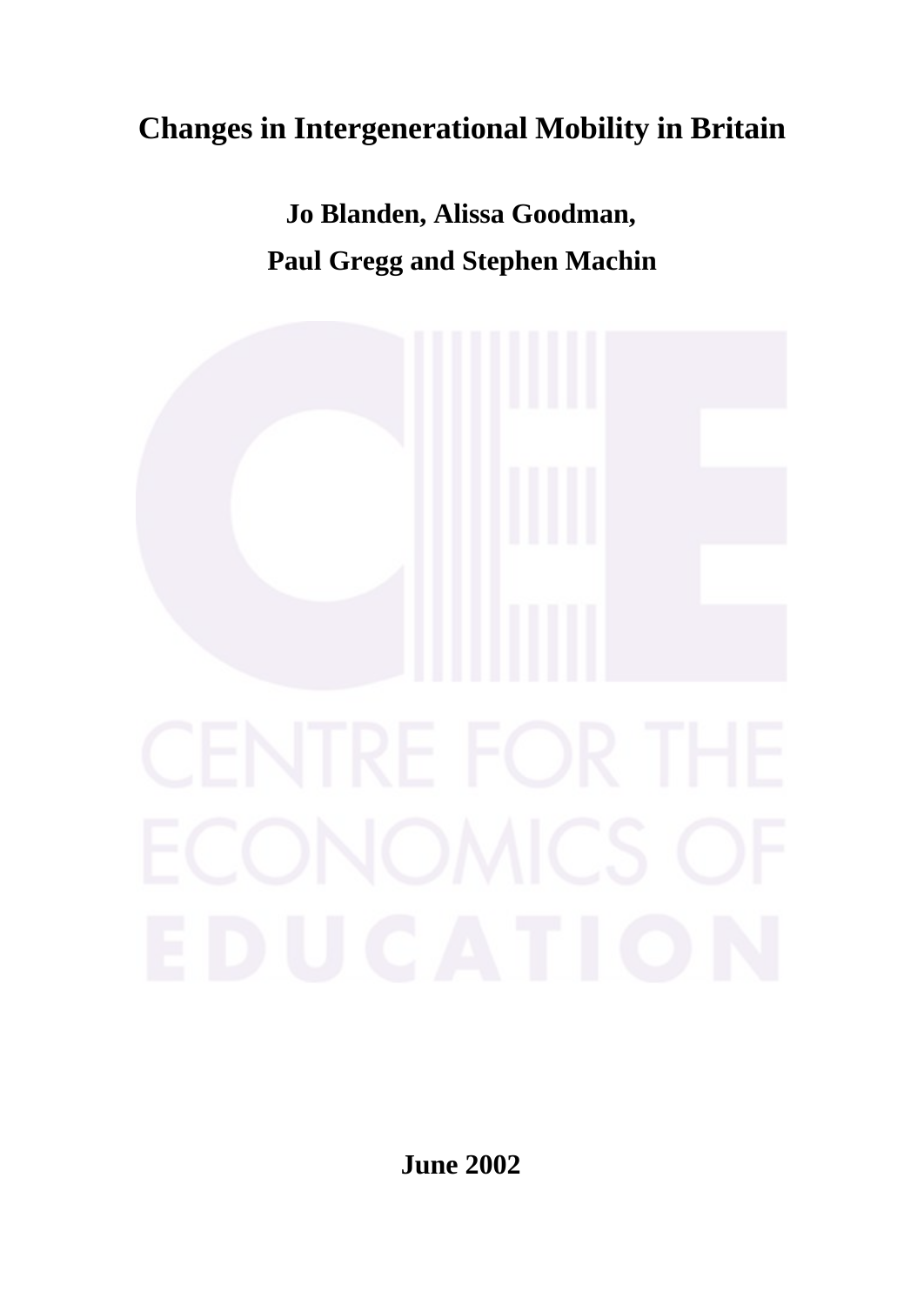Published by Centre for the Economics of Education London School of Economics and Political Science Houghton Street London WC2A 2AE

J. Blanden, A. Goodman, P. Gregg and S. Machin, submitted June 2002

ISBN 0 7530 1530 7

Individual copy price: £5

The Centre for the Economics of Education is an independent research centre funded by the Department for Education and Skills. The views expressed in this work are those of the authors and do not necessarily reflect the views of the DfES. All errors and omissions remain the authors'.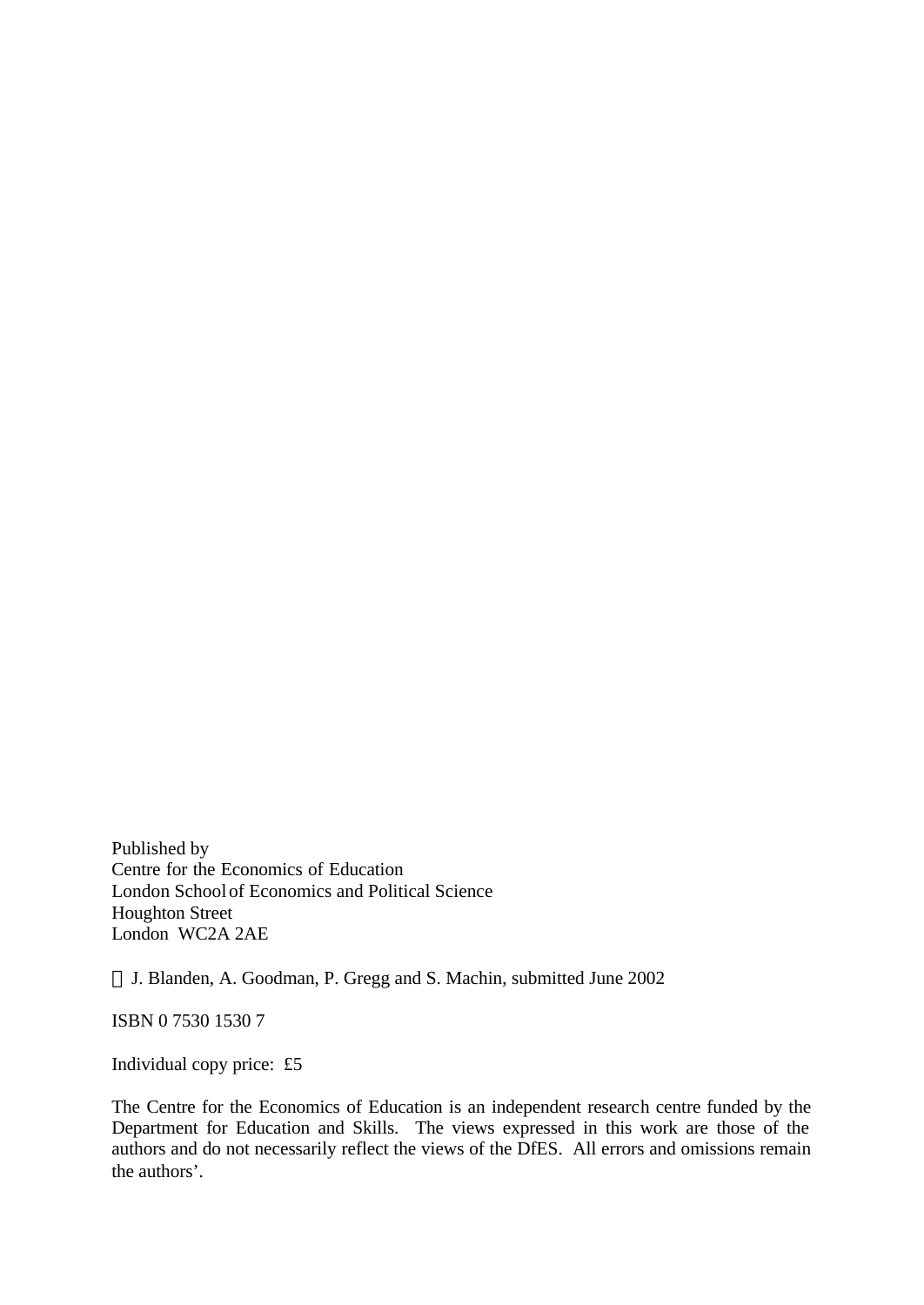### **Executive Summary**

This paper flatly contradicts the common view that anyone can make it in modern Britain. Indeed, rather then weakening, the link between an individual's earnings and those of his or her parents has strengthened. An important part of the explanation is that the expansion of higher education has benefited people from rich families much more than those from poor families.

The extent of intergenerational mobility is frequently seen as a measure of the degree of equality of opportunity in society and considerable research has been devoted to obtaining an accurate estimate of it for a number of countries. However little is known about how these connections have altered through time. Sharp increases in educational attainment and rises in earnings (and living standards in general) in more recent generations mean that many observers seem to think that we now live in a more mobile, meritocratic society than in the past. Contrary to this, this research seems to show that where you come from matters more now than in the past. It appears that the extent of intergenerational mobility has actually fallen.

The research uses unique data that follow two cohorts of children (one born in 1958, one born in 1970) through childhood and into adulthood. The latest data, collected in 2000, make it possible, for the first time, for researchers to get a good measure of the adult earnings of the second cohort. The key findings are:

- The connection between earnings and parental income has strengthened for the more recent cohort. Estimates of the relationship between childhood family income and son's adult earnings show that for the 1958 cohort, a son from a family with twice as much income as a second family will earn about 12 percent more in his early thirties than a son from the second family. In the 1970 cohort, the same figure is 25 percent. Therefore, the degree of intergenerational transmission has risen by 13 percentage points. Results for daughters are very similar.
- Part of the fall in mobility across generations is due to the fact that the expansion of the higher education system has benefited people from rich families much more than those from poor families. This is particularly the case for daughters.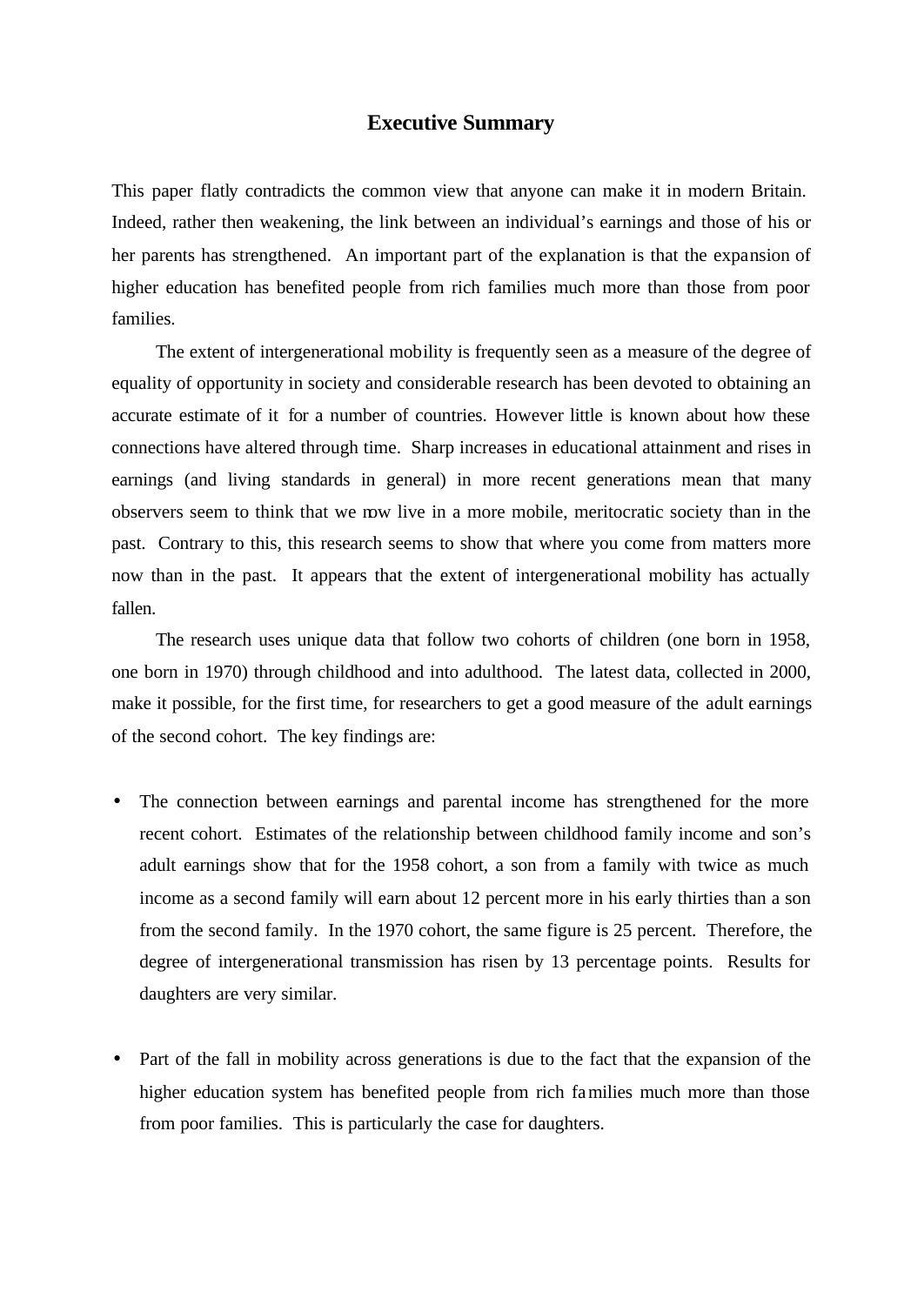The results show that differences in educational attainment across family background have led to a decline in equality of opportunity. This is despite the large expansion in postcompulsory schooling that occurred between the two cohorts. This may be unexpected to some observers, who see great gains in education and earnings from one generation to another and leave the story there.

But these gains have been unequally distributed across society. The majority of beneficiaries have been children from families who were already doing well. If, as seems to have happened, able children from lower income families are excluded from the expansion of education, this will lower national productivity and income in the long run.

The implication for government policy is clear. If equality of opportunity is a serious goal of government, it can be facilitated in a way that can enhance economic welfare via policies directed at high ability children whose parents are doing less well.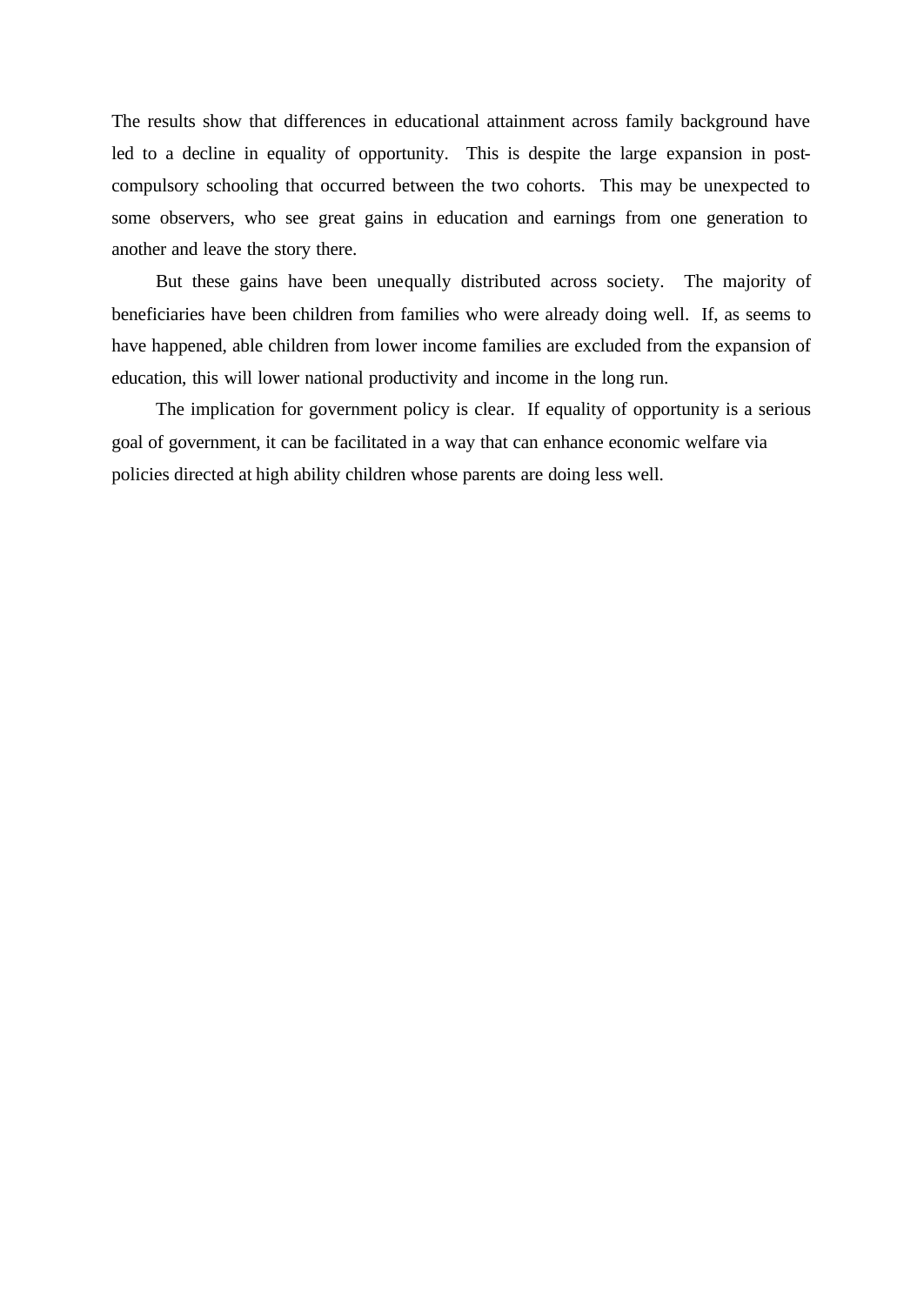# **Changes in Intergenerational Mobility in Britain**

# **Jo Blanden, Alissa Goodman, Paul Gregg and Stephen Machin**

| 1.         | Introduction                                       |                |
|------------|----------------------------------------------------|----------------|
| 2.         | <b>Related Work and Modelling Questions</b>        | $\overline{2}$ |
| 3.         | The Data                                           | $\overline{7}$ |
| 4.         | Estimates of Changes in Intergenerational Mobility | 8              |
| 5.         | Conclusions                                        | 15             |
| Tables     |                                                    | 17             |
| References |                                                    | 24             |

The Centre for the Economics of Education is an independent research centre funded by the Department for Education and Skills. The views expressed in this work are those of the authors and do not necessarily reflect the views of the DfES. All errors and omissions remain the authors.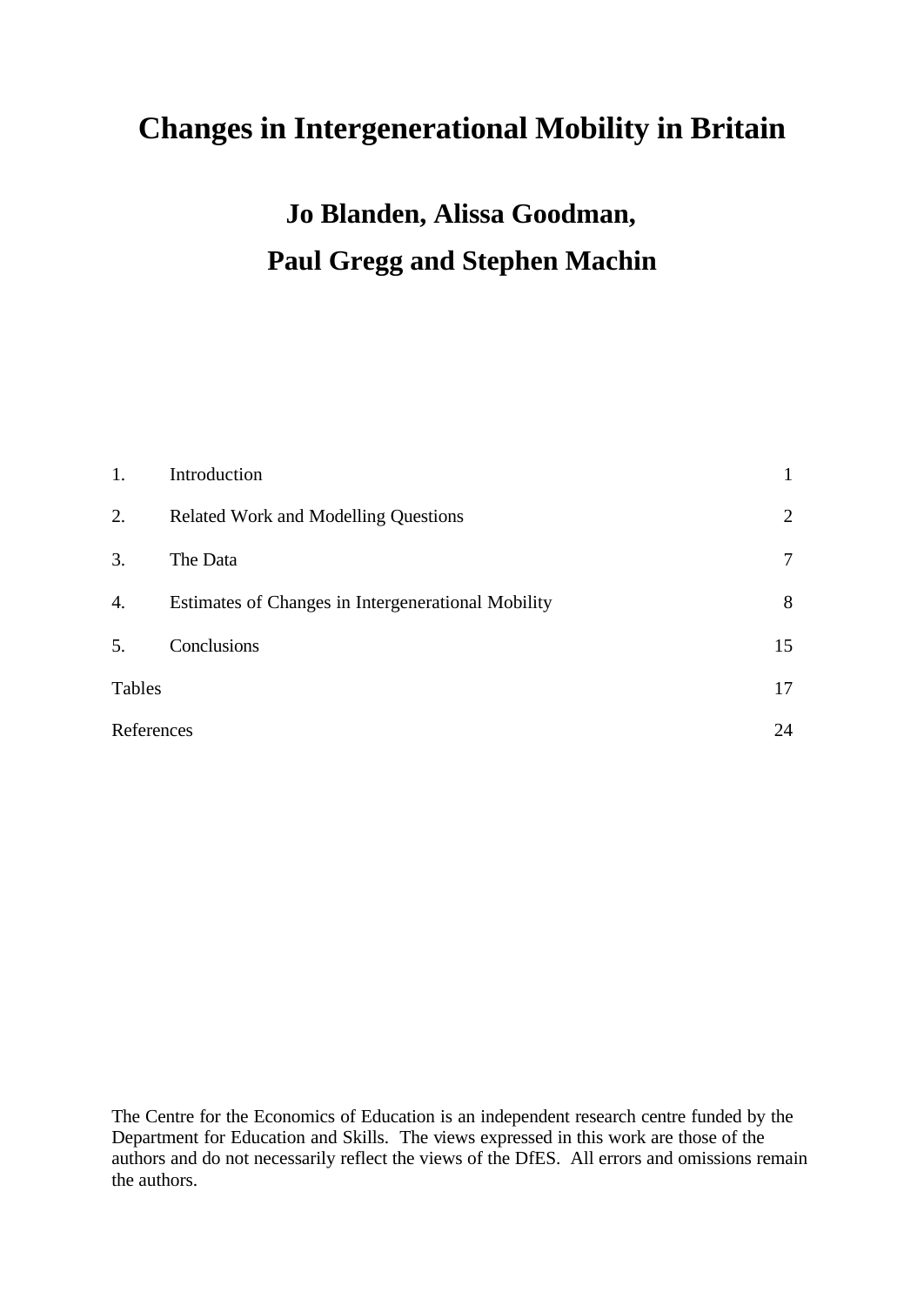# **Acknowledgements**

We would like to thank Miles Corak and other participants in a workshop on Intergenerational Mobility held at Statistics Canada in February 2001, the follow up Berlin meeting of June 2001, the conference for the opening of the LSE research laboratory and the Research Council of Norway's Labour Market and Wage Formation conference in Oslo for a number of helpful comments.

Jo Blanden is at the Centre for Economic Performance, LSE and the Department of Economics, University College London. Alissa Goodman is at the Institute for Fiscal Studies. Paul Gregg is at the Centre for Economic Performance, LSE and the Department of Economics, University of Bristol. Stephen Machin is at the Centre for Economic Performance, LSE and the Department of Economics, UCL.

This paper is an updated version of CEP discussion paper No 517 published in December 2001.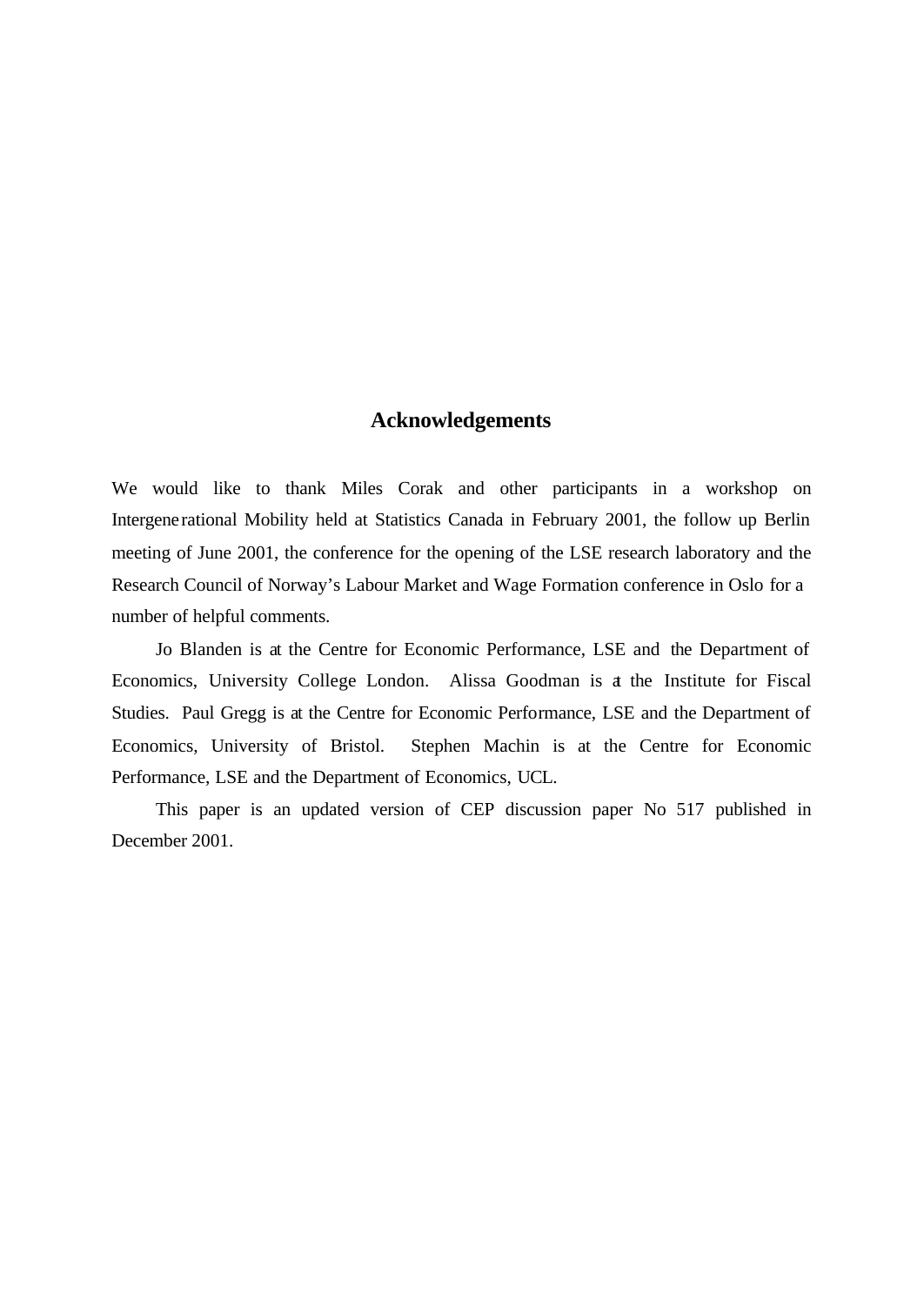# **1. Introduction**

The extent to which an individual's economic or social success is shaped by the economic or social position of their parents is a contentious and hotly debated issue, both within academic circles and in a wider policy context. There is a large body of academic work, carried out predominantly by sociologists, on social mobility<sup>1</sup> where social class of individuals is related to parental social class, and a smaller body of work which considers mobility in terms of economic status (usually measured by labour market earnings of children and parents). $2$ Time and again the issue of intergenerational inequalities crops up in the political arena, and one increasingly sees discussion of the issue in the political press.

The experiences of the last twenty years or so probably make such issues even more relevant than ever. In the UK income inequality increased very rapidly since the late  $1970s$ .<sup>3</sup> Much of this has been due to changing rewards from paid work as earnings gaps between the highest and lowest paid workers widened out by a considerable amount.<sup>4</sup> One consequence of this has been a massive rise in the proportion of children growing up in poverty. In 1979 13 percent of children lived in households where income was less than half of the average income. By 1996 this had risen to 33 percent (Gregg, Harkness and Machin, 1999). In 1999 the Prime Minister pledged to "end child poverty in a generation"<sup>5</sup> Behind this lies the explicit belief that "childhood experience lays the foundations for later life. Children growing up in low-income households are more likely than others to have poor health, to do badly at school, become teenage mothers or come into early contact with the police, to be unemployed as adults or to earn lower wages"<sup>6</sup>

From a theoretical perspective there are a number of ways in which growing inequality and child poverty can influence intergenerational mobility. These are discussed in Grawe and Mulligan (2002). For example, the classic model of Becker and Tomes (1986) shows that the presence of credit constraints can lead to persistence of economic status across generations. If increased income inequality leads to a rise in the frequency or severity of credit constraints then this will lead to a fall in mobility.<sup>7</sup> This may operate through stronger links between

l

<sup>1</sup> See the survey undertaken in the recent Performance and Innovation Unit (2001) paper on social mobility.

 $2^2$  See the up to date survey of Solon (1999).

<sup>&</sup>lt;sup>3</sup> See, *inter alia*, Goodman, Johnson and Webb (1997).

<sup>4</sup> Machin (1996, 1998, 1999).

 $<sup>5</sup>$  Tony Blair, Beveridge Lecture,  $18<sup>th</sup>$  March 1999.</sup>

<sup>&</sup>lt;sup>6</sup> Page v, "Tackling Child Poverty: Giving Every Child the Best Possible Start in Life", HM Treasury, December 2001.

<sup>&</sup>lt;sup>7</sup> See also Cameron and Heckman (1998, 2001).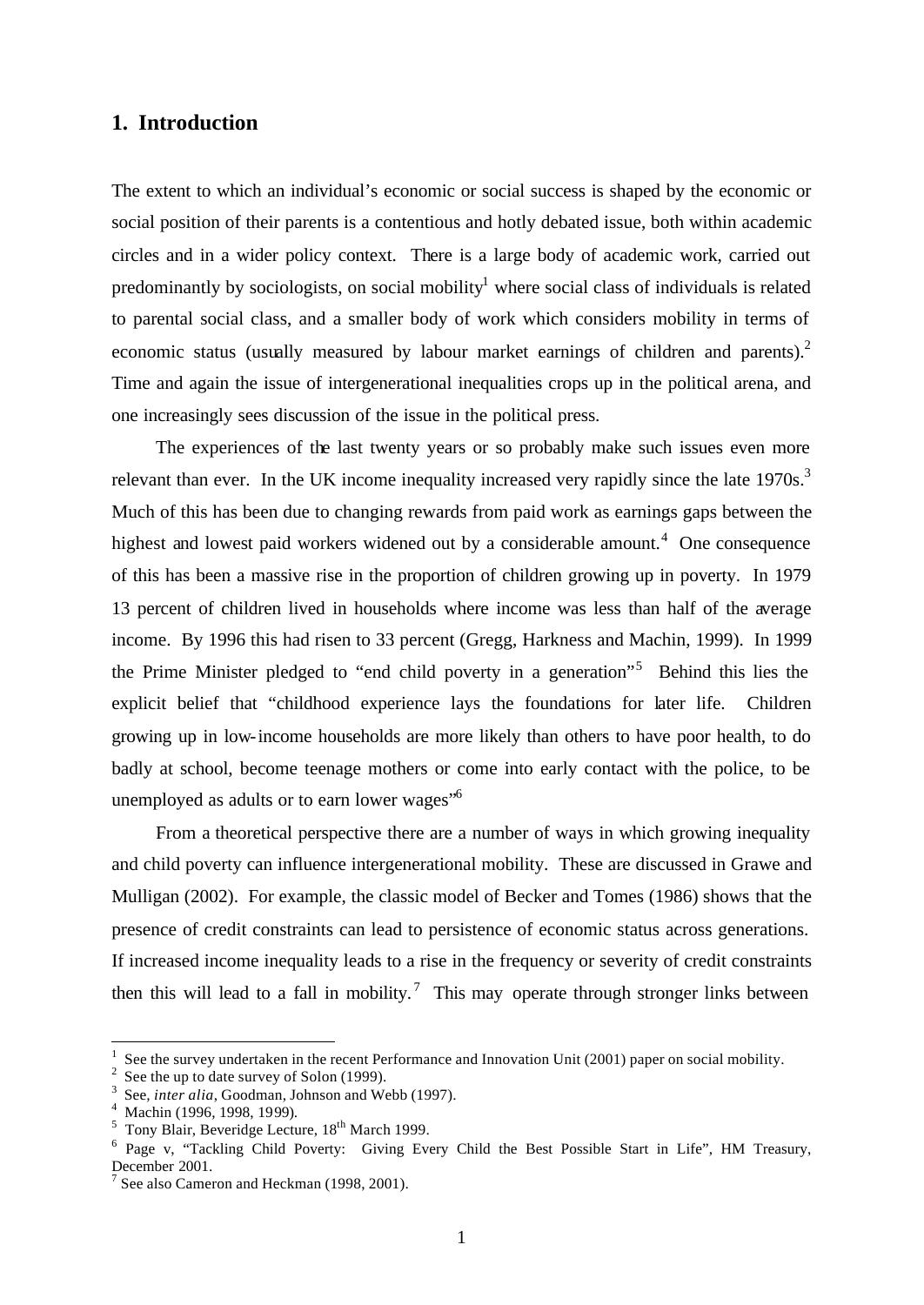education and family income (as in Blanden, Gregg and Machin, 2002) that are generated by increased credit market imperfections. They may also be reinforced through increased labour market inequality generated by changing wage returns to education.

Previous empirical work (for example, Gregg and Machin, 1999) has identified the importance of educational attainment as a transmission mechanism between background and later outcomes. Another important development in the past twenty years or so is the very rapid educational upgrading that has taken place amongst the young. In 1980 13 percent of young people entered higher education.  $8$  This rose sharply to 19 percent by 1990 and 31 percent by the year 2000. In addition the numbers of young people attaining no qualifications has fallen dramatically. We are keen to discover the implications of these changes for intergenerational mobility. The extent to which improved educational attainment is being spread equally or unequally amongst the population has clear implications for how intergenerational mobility may have altered through time. We consider this explicitly in our model and empirical work.

We look at these questions using data on two British birth cohorts (one born in 1958, the other in 1970). The paper begins, in the next section, by considering how existing work relates to our questions of interest and by describing the empirical methods we use. Section 3 describes the data. Section 4 presents our empirical results, where we report evidence showing that intergenerational immobility increases between the two cohorts we study. This occurs for both the regression and transition matrix approaches to studying intergenerational mobility. We also find that differing educational attainment accounts for part of the change in the association between parental income and children's earnings. We discuss the implications of these findings in the concluding section of the paper.

# **2. Related Work and Modelling Questions**

#### **The intergenerational mobility literature**

l

Recent years have seen significant developments in the literature dealing with parent-child correlations of economic and social status, in large part because of the increasing availability

 $8$  These numbers are the higher education age participation index for young people, taken from the Department for Education and Skills Labour Market Information Database (Skillsbase). The exact definition used by DfES is the number of young (under 21) home initial entrants expressed as a percentage of the averaged 18 to 19 year old population. Initial entrants are those entering a course of full-time higher education for the first time.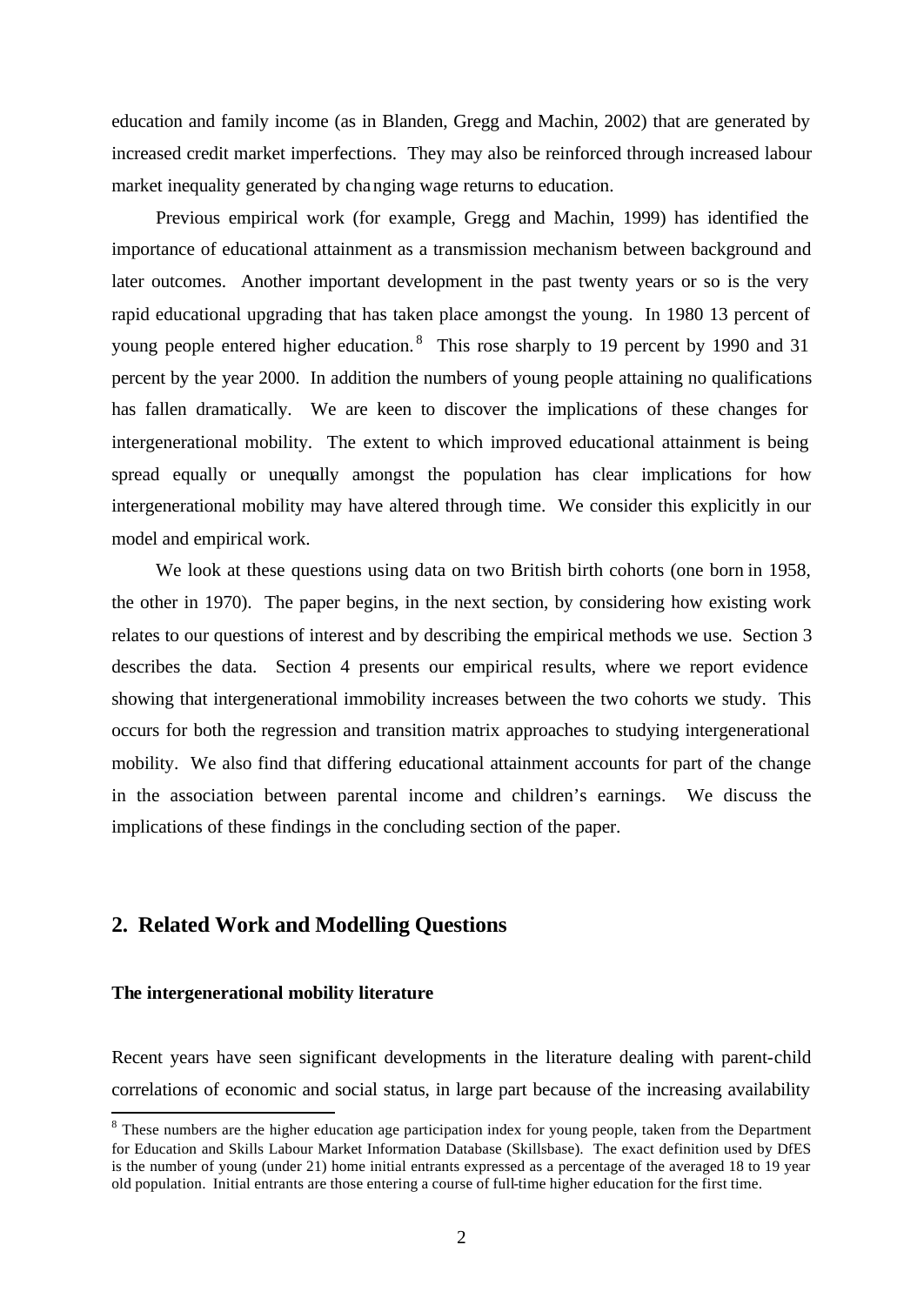of good quality longitudinal data. Even so the majority of this growing literature has yet to address issues dealing with changes in the extent of intergenerational mobility in any detail.

The usual approach taken in this work is to estimate log linear regressions of children's economic status on that of their parents.<sup>9</sup> The typical formulation for children and parents in family i is:

$$
\ln Y_i^{\text{CHILD}} = \alpha + \beta \ln Y_i^{\text{PARENTS}} + \varepsilon_i
$$

where Y is economic status (usually labour market earnings) and  $\varepsilon$  is an error term. The coefficient β reflects how strongly children's status is associated with parental economic stature. The literature usually proceeds to say  $\beta$  of zero (where child and parental Y are uncorrelated) corresponds to complete intergenerational mobility and β of unity (child Y is fully determined by parental Y) corresponds to complete immobility. The empirical question of interest then concerns estimating the magnitude of β, paying careful attention to problems of measurement of Y and associated econometric difficulties.

The more recent work in this area very clearly points out the potential pitfalls associated with estimating β from data on children and their parents. An older literature surveyed in Becker and Tomes (1986) concluded that, for correlations based on labour market earnings, β was around 0.2. This led Becker and Tomes to say "aside from families victimized by discrimination, regression to the mean in earnings in the United States and other rich countries appears to be rapid" (Becker and Tomes, 1986, p.S32). However the methodological problems associated with the data used in the majority of this work meant that this estimate was biased downwards. Solon (1989) shows that the use of homogenous samples and measurement errors in  $Y_i^{PARENTS}$  both induce an attenuation bias meaning that the β coefficients from the earlier work tended to be too low. More recent work using better quality data and appropriate econometric methods concludes that the labour market earnings  $β$  is in fact quite a lot higher, and more likely to be around 0.4 (Solon, 1999).<sup>10</sup>

l

<sup>&</sup>lt;sup>9</sup> The other commonly adopted approach is to look at transition matrices between generations. All of what we discuss in this section could be framed in terms of the transition matrix approach and we do present estimates based on both the regression and transition matrix approaches later on. But for now, for reasons of clarity, we just focus on the regression approach. This of course goes back a long way in time (for example, see Galton's, 1886, analysis of child-parent height correlations).

<sup>&</sup>lt;sup>10</sup> Some studies, like the recent one by Mazumder (2000), report even higher estimates (this is due to reducing attenuation bias as a result of time averaging parental earnings over a reasonably large number of years).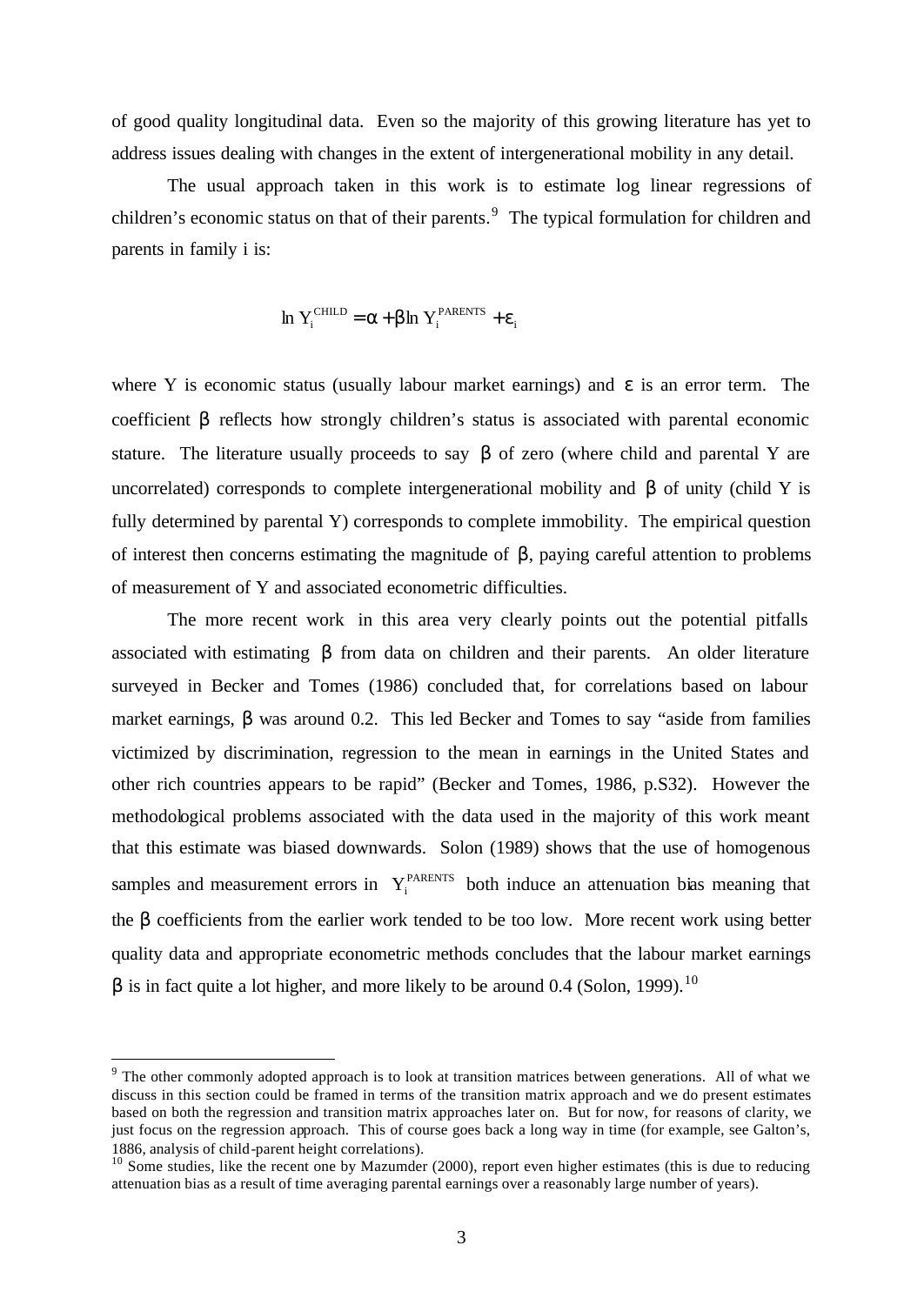These findings have potentially important implications for social welfare. Various authors have demonstrated a link between inequality and the extent of intergenerational mobility, with less mobility (higher β) implying greater inequality. Atkinson (1981), for example, writes down a simple model where this occurs. This link is important, especially if lack of mobility constrains higher ability children from lower income families. For example, if a higher β results in such children having less access to resources whilst growing up or facing credit constraints that cuts short their education, for example by stopping them from attending university.

#### **Changes over time in the extent of intergenerational mobility**

The study of how  $\beta$  may change through time becomes very important when placed in the context of this discussion. As already noted above, income inequality has risen in recent years, especially in the UK and US, and there have been big increases in the numbers of children growing up in relatively poor families. Yet we know little of how this relates to possible changes in the intergenerational mobility of economic status. Part of this lack of knowledge is due to the strong data requirements that are likely to hinder researchers who would like to address this question. We only know of three studies that have attempted to consider this.

Fortin and Lefebvre (1998) use Canadian data from the General Social Surveys of 1986 and 1994. These surveys give the occupation, employment status, education and industry of fathers when the respondent was 15 and matching this with earnings data from the Canadian Census allows the authors to construct father's income. Comparing individuals in the same age groups across the two surveys fails to show any clear trend in Canadian intergenerational income mobility over time. Mayer and Lopoo's (2001) and Fertig (2001) use US data from the Panel Survey of Income Dynamics to consider how intergenerational transmissions have changed in the US. Both studies find an increase in intergenerational earnings mobility (i.e. a falling β) over time, despite there being a widening of inequality over the period considered. Mayer and Lopoo argue that this is a consequence of the increased investments made in children by the state that have counteracted the differences in the investments parents are able to make. However, in both studies the sample sizes used are small and some reported results are very much on the borders of statistical significance.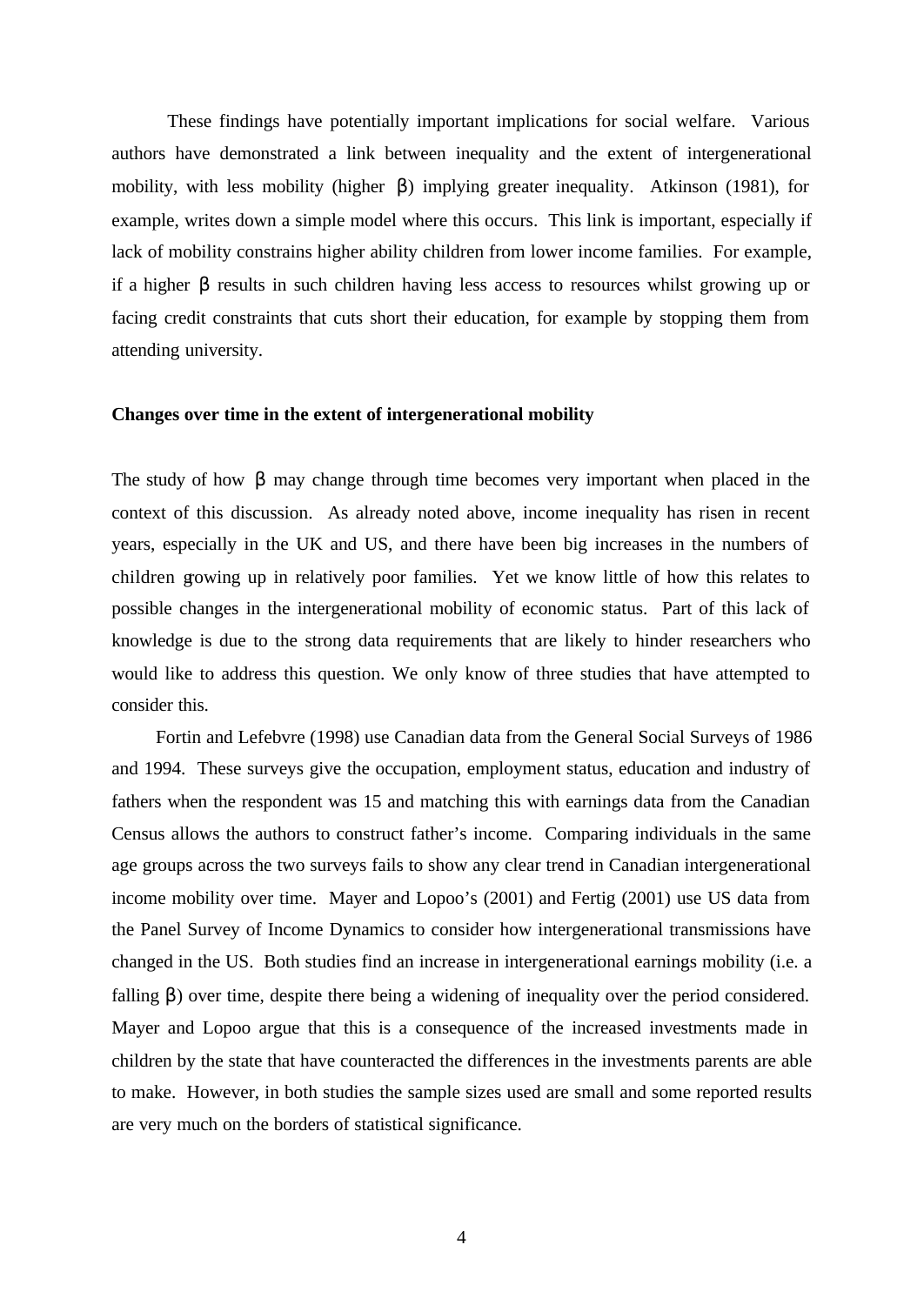#### **Mechanisms behind changes in intergenerational mobility**

What mechanisms are likely to underpin changes in the extent of intergenerational mobility? Mayer and Lopoo discuss three possibilities:

a) the relative investments in children made by rich and poor parents might change;

b) the payoff to these investments might change;

c) the returns to genetic or biologically transmitted characteristics change.

Solon (2001) has formalised the first two of these factors in an intuitively appealing economic model. Suppose we are interested in intergenerational earnings mobility. In generation t labour market earnings W are a function of human capital H so that:

$$
W_t = \varphi_t \ H_t + u_t
$$

where  $u_i$  is a random error term.

If we then believe that children's human capital is related to parental income through differences in investments made by rich and poor parents we can write (with  $v_t$  being an error term)

$$
H_t = \psi \ W_{t-1} + v_t
$$

One can combine these equations to generate an intergenerational mobility function:

$$
W_t\ = \varphi_t \psi W_{t\text{-}1} + \epsilon_t
$$

where  $\varepsilon_t = \phi_t v_t + u_t$ .

l

According to this formulation intergenerational mobility will be higher in this case if a) there are lower returns to human capital for children ( $\phi_t$  is lower), or b) if children's human capital is less sensitive to parental earnings  $(\psi)$  is lower). On the former, there is plenty of evidence that educational wage differentials have been rising in the US and UK in recent years.<sup>11</sup> This would imply reduced mobility. We know less about links between education

 $11$  The evidence on this is very clear in the US where wage gaps between the more and less educated have been rising since the late 1970s (see Card, 1999). The picture is less clear in the UK. Educational wage differentials rose sharply in the 1980s. Since then there has been less upward movement. However, the supply of educated workers has risen very sharply which one would normally think should depress educational wage differentials.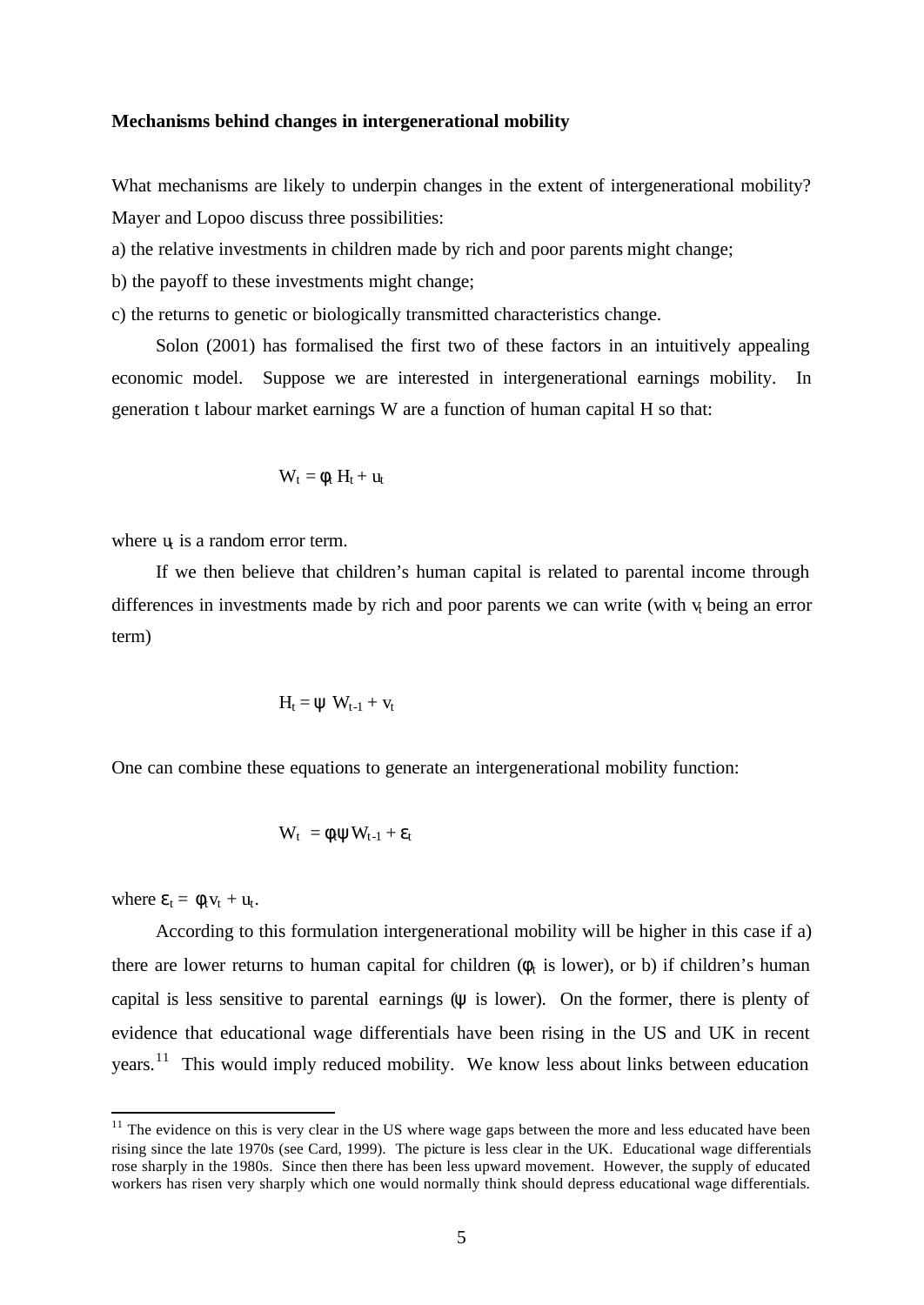and parental income (though see Acemoglu and Pischke, 2001, who identify strong links between the two across US regions over time). But we do know that educational attainment has been rising very sharply. In the UK in 1975 5.6 percent of men had a degree. By 2000 this had risen to 17.9 percent.<sup>12</sup> For women the rise is even faster, from 2.3 to 15.3 percent over the same time period. If this increased educational attainment differentially benefited more children from lower income families (lower  $\psi$ ) then this would raise mobility. On the other hand, if children from richer families were more likely to reach higher educational qualifications (higher ψ) this will result in reduced mobility. For these reasons we also consider the role played by changing educational attainment in the empirical work we present below.

#### **Measurement of b when inequality varies over time**

One of the motivating influences for our interest in changing intergenerational mobility is the fact that income inequality has been rising over time. This has important implications for the measurement of the intergenerational elasticity β. Grawe (2000b) demonstrates the implications of changing variances in parent and child earnings for the measurement of intergenerational mobility. His interest is in terms of the bias induced by measuring the parameter at different stages in the generations' lifecycles. Frequently in the literature the earnings measure for parents is taken later in life than the one for children. As the variance of earnings increases with age this can lead to biased estimates compared to when both measures are taken at the same point of the lifecycle. This leads to a downward bias in the estimated coefficient. Grawe shows that this can be corrected for by using the sample correlation between parental and child Y measures:

$$
(Corr_{_{ln Y^{PARENTS},ln Y^{CHILD}}}) = \beta * (\frac{SD_{_{ln Y^{PARENTS}}}}{SD_{_{ln Y^{CHILD}}}})
$$

where  $(Corr_{lnY^{PARENTS},lnY^CHTML})$  is the sample correlation between the generations' lnY and SD denotes a standard deviation.

l

This certainly has not happened: the 1990s pattern most likely displays a small rise, even in the face of increased supply (Machin, Harkness and McIntosh, 2001).

<sup>&</sup>lt;sup>12</sup> See Machin, Harkness and McIntosh (2001).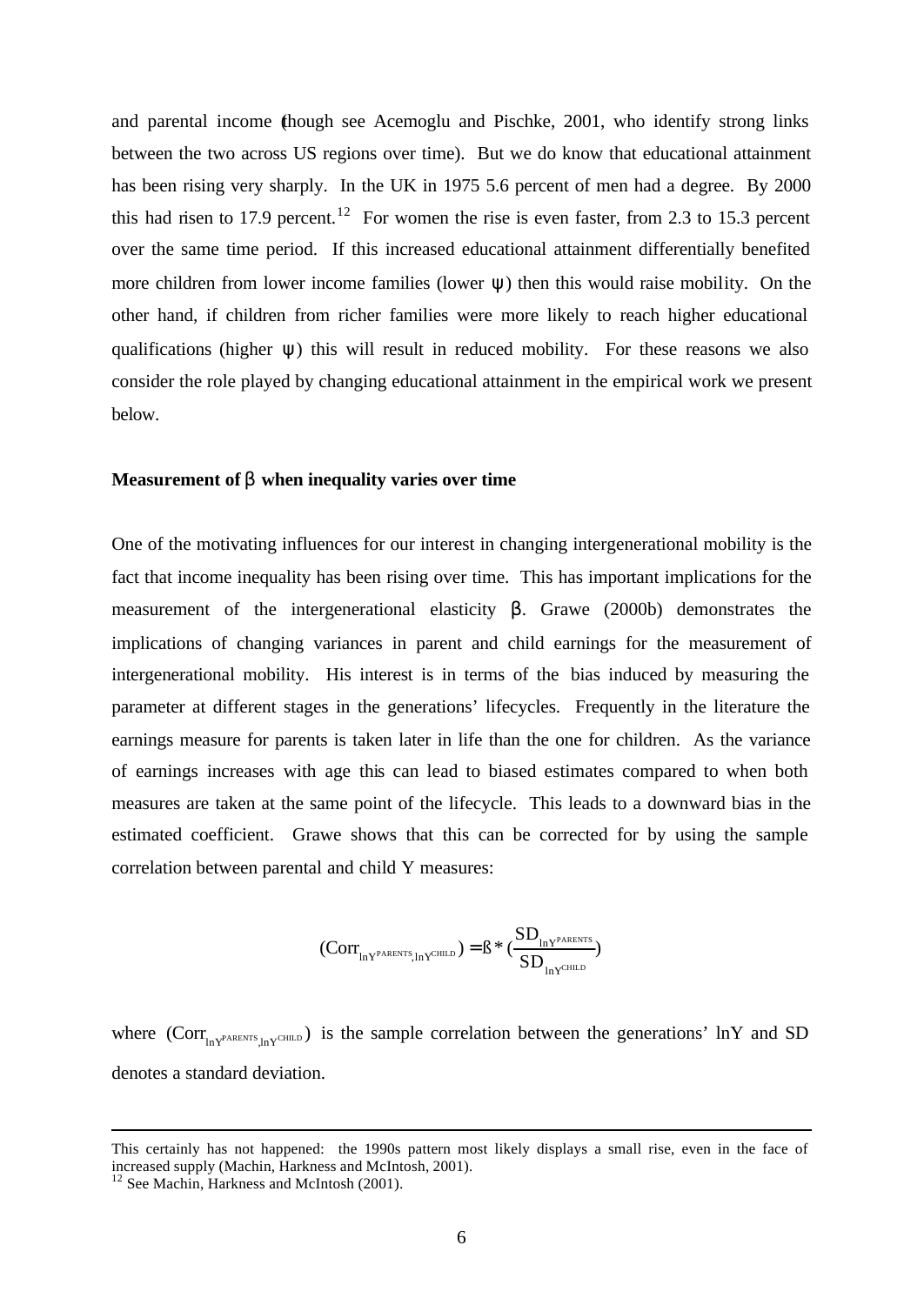In the light of this discussion, it becomes clear that when comparing intergenerational mobility over a period when inequality is changing it is particularly important to correct for changes in the inequality of Y. Therefore all our estimates report both the estimated regression coefficient β and the sample correlation, which we term 'β adjusted for changes in inequality'.

## **3. The Data**

l

#### **The British birth cohorts**

We look at changing intergenerational mobility using data from two very rich British birth cohorts. These are the National Child Development Study (NCDS), a survey of all children born in the UK between 3 and 9 March 1958, and the British Cohort Survey (BCS), a survey of all children born between 5 and 11 April 1970. The NCDS is a very rich data set that has been used for previous work on intergenerational mobility in the UK (Dearden, Machin and Reed, 1997) and consists of the birth population with follow-up samples at ages 7, 11, 16, 23, 33 and  $42<sup>13</sup>$  The BCS has been used less by economists, but is very similar in style, with data collected at ages 5, 10, 16, 26 and 30. As well as being similar in spirit the questions asked in the two cohorts are frequently identical, although there are some difficulties inherent in using them in a comparative study over time.

Ideally one would like to have measures of the same permanent economic status (be it wages or income) for both generations from both cohort studies. Unfortunately, due to different survey design, this is not possible. The NCDS parental income data comes from separate measures of father's earnings, mother's earnings and other income (all defined after taxes). Because of this breakdown earlier work on the NCDS was able to compare sons and father's earnings. However, the BCS only has data on parents' combined income. We are therefore forced to base our estimates on the relationship between the cohort member's earnings or income and parental income and are not able to look at changes in the pattern of intergenerational correlations of earnings.

As already mentioned, previous work in this area stresses the need to look at parents and children at the same stage of the lifecycle. This is because one does not want to

 $13$  The NCDS data have also been used to look at the transmission mechanisms that may underpin intergenerational mobility: see Gregg and Machin (1999, 2000), Hobcraft (1998) or Kiernan (1995).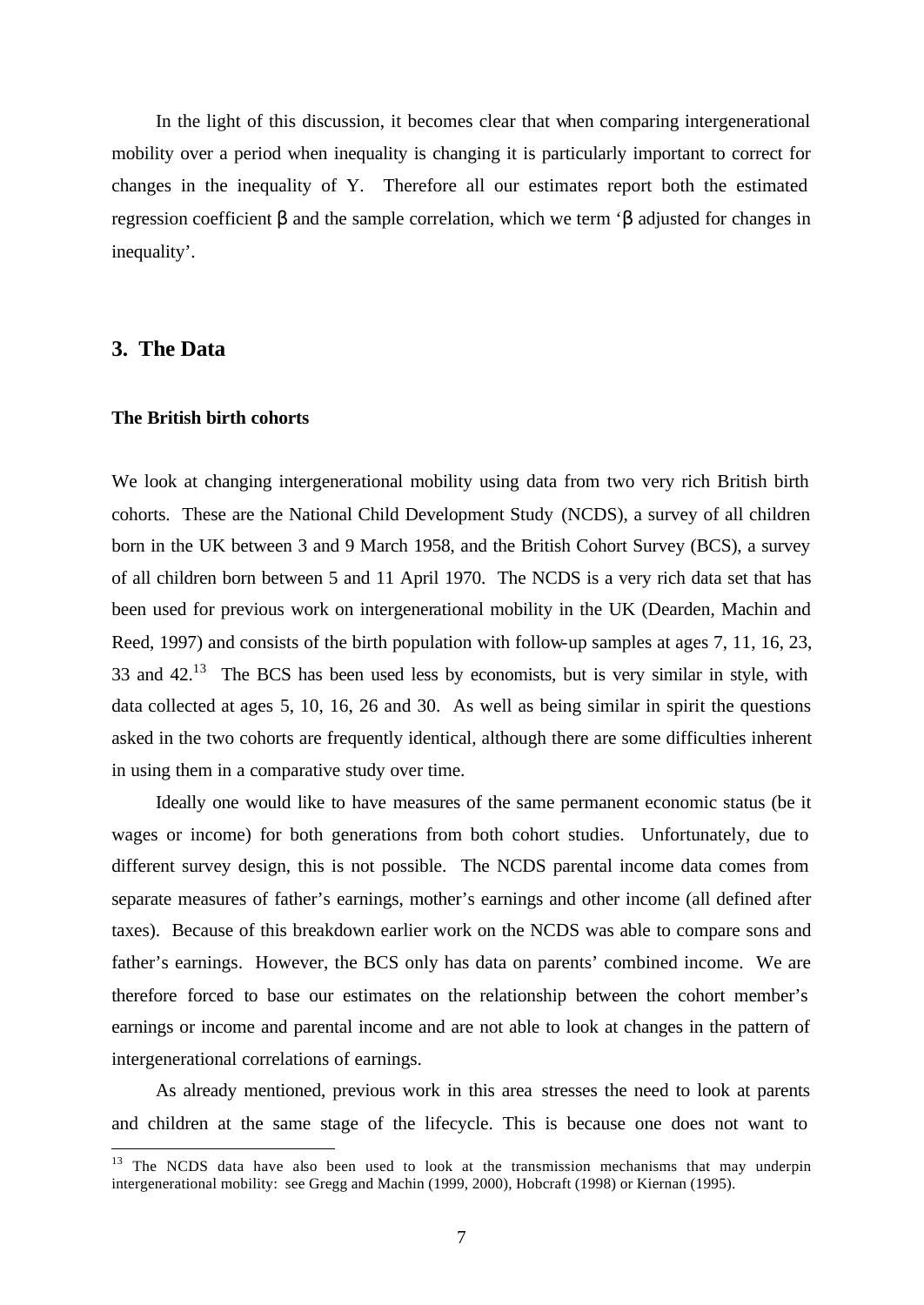contaminate estimates with measurement error due to the transitory components of earnings or income. We are able to get fairly close to this in our work, using income and earnings data on children at age 33 in the NCDS and 30 in the BCS. In case parents are of different ages across the studies we also control for the average age of parents. Controlling for average age rather than age of mother and father separately avoids limiting the sample to families with two parents.<sup>14</sup>

#### **Descriptive statistics**

Table 1 shows some descriptive statistics for our estimation samples.<sup>15</sup> The first thing to notice is confirmation of the rising inequality of earnings between the cohorts, as shown by the higher standard deviations (in parentheses) for the 1970 cohort in the top row. There is also a rise in the inequality of cohort member's family incomes and in the inequality of parental incomes measured at age 16 (in 1974 for the NCDS and in 1986 for the BCS). The Table also shows the fraction of cohort members who were in poor families at age 16 (defined as below a poverty line of half mean equivalised national income<sup>16</sup>) to be higher for the 1970 cohort, which is in line with the national trends in child poverty reported in Gregg, Harkness and Machin (1999). Finally, substantial educational upgrading occurs. Many more BCS cohort members have a degree by their early 30s as compared to the older cohort.

### **4. Estimates of Changes in Intergenerational Mobility**

#### **Baseline results**

l

Table 2 reports a set of baseline results, showing estimates of intergenerational mobility from both cohorts, for male and female cohort members separately. Three sets of results are reported for each. The first, in the upper panel of the Table, is a regression of the log of

<sup>&</sup>lt;sup>14</sup> The issue of whether the child is with their natural parents may be a cause of concern and is explicitly considered in Dearden, Machin and Reed (1997). We have re -run our estimates excluding children without both natural parents but find it does little to change our results. However our sample does exclude children with no traditional "parent" figure such as those living solely with grandparents or in an institutional setting.

<sup>&</sup>lt;sup>15</sup> Our estimation samples are restricted to those in employment at the time the age 30/33 data was collected. This is, of course, a necessary restriction in order for us to have wage data but is a non-trivial selection rule, particularly for women and is an issue that we hope to return to in future work.

<sup>&</sup>lt;sup>16</sup> This poverty line is from income data in the appropriate years from the Family Expenditure Survey, a representative household survey carried out annually in Britain.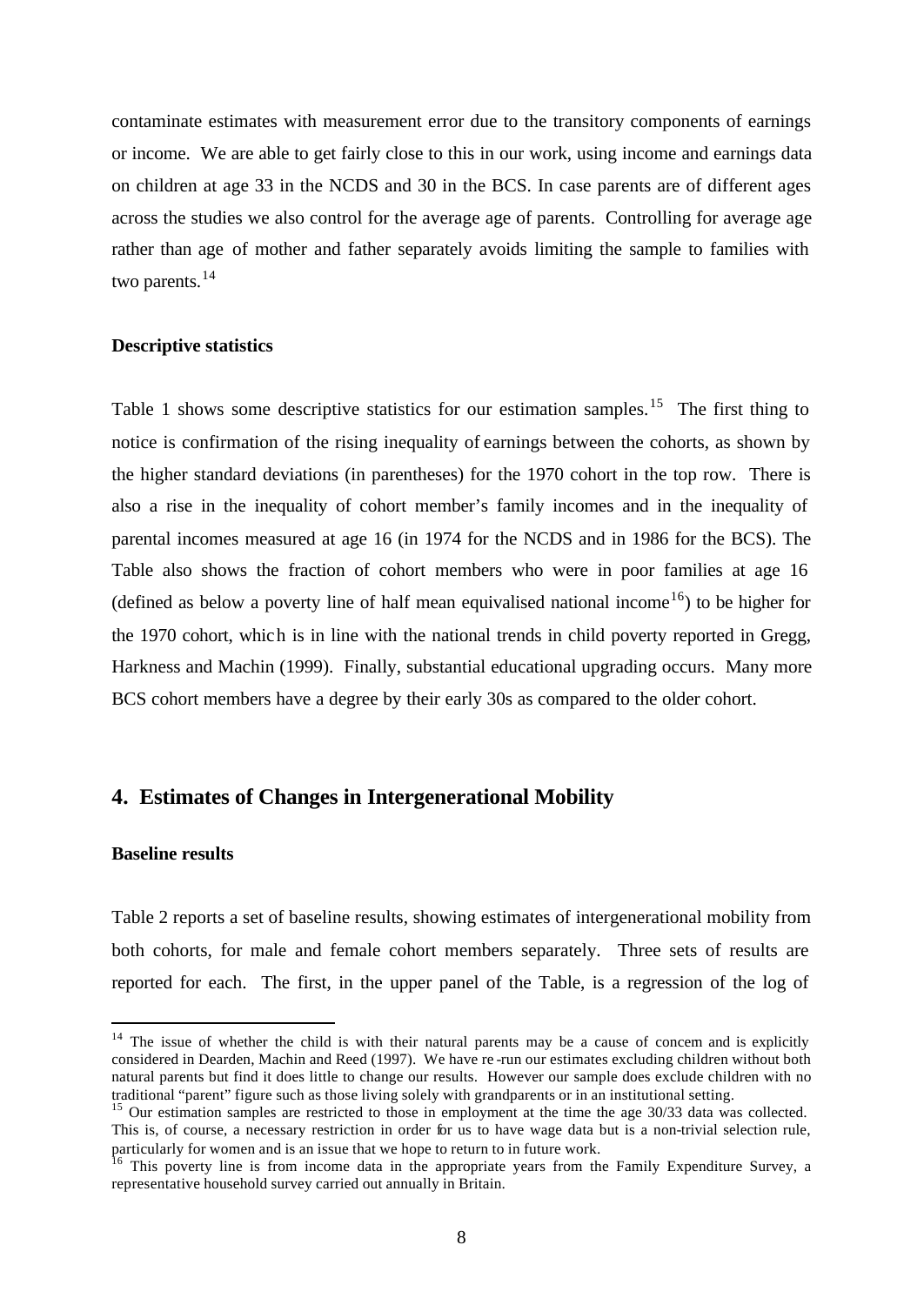cohort members' earnings on log parental income. The second, which we refer to as the augmented earnings regression, adds a large set of pre-labour market entry controls to the first specification. These variables (listed in the notes to the Table) are a set of child-specific and family factors. The inclusion of these variables is an attempt to identify the effect of changes in family income for otherwise identical individuals.<sup>17</sup> The final set of results uses cohort members' family income as the dependent variable.

Our main interest concerns changes in the extent of mobility over time. The results in Table 2 paint a strong and very consistent pattern. In all cases the BCS parental income coefficient is higher than the comparable NCDS coefficient. This remains the case when the inequality adjustment described earlier is implemented. Furthermore, the changes are sizeable with the inequality-adjusted estimates rising by .132 to .253 for men and by .113 to .230 for women. Similarly strong rises are seen in the augmented and family income regressions. All of these increases are strongly significant, showing a steep rise across cohorts that resulted in substantial falls in the extent of intergenerational mobility. This is the main empirical result of this paper. Links between child and parent economic status appear to have strengthened considerably in this cross-cohort comparison. We next go on to consider the robustness of this finding.

#### **Comparison with previous estimates**

l

Readers familiar with earlier work in this field may worry that the NCDS estimates of the intergenerational mobility coefficient for the NCDS are lower than the .4 'consensus estimate' mentioned earlier and also the estimates found for the same data in Dearden, Machin and Reed (1997). In this section we aim to allay these fears. We began by repeating the basic analysis of Dearden, Machin and Reed (1997) on our NCDS sample. We obtain an OLS coefficient (and associated standard error) from a regression of sons on father's earnings of .259 (.025) for 2122 observations. This compares with .240 (.027) for the more limited sample of 1565 observations in the original work.

Further analysis implies that it is the use of family income rather than fathers' earnings as the independent variable of interest that results in different magnitudes in the estimated

 $17$  One way of thinking about the inclusion of these characteristics is that they in some sense 'level the playing field' between cohort members by controlling for detailed observables and as such proxy child/family fixed effects. Or at least that they show how the coefficients would alter if one moved more towards a fixed effects specification that would wash out child and family characteristics not previously controlled. The cohort studies are particularly suited to this estimation strategy as they contain much richer childhood data than other similar surveys (like the US National Longitudinal Survey of Youth).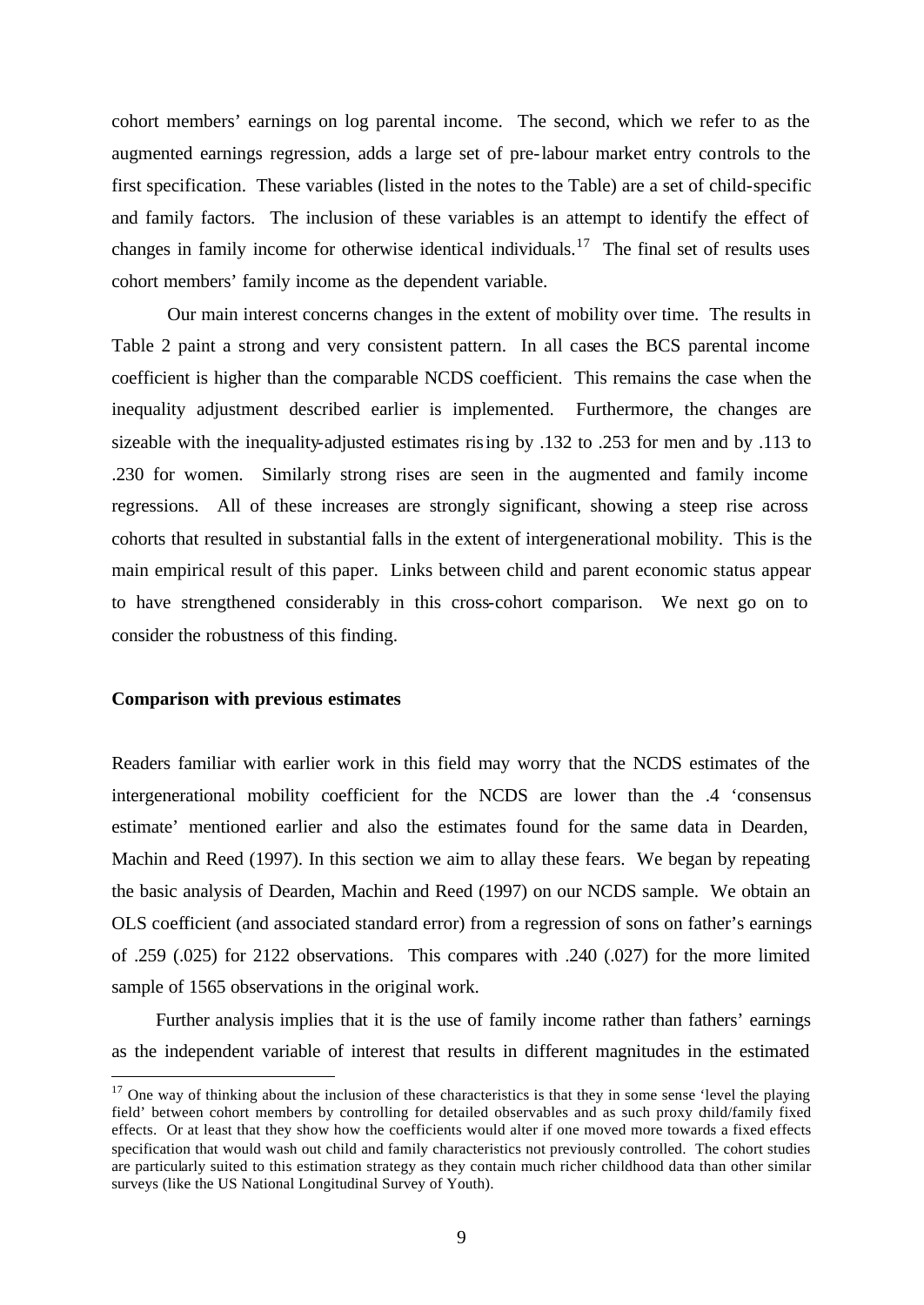intergenerational elasticities. One plausible hypothesis that then emerges is that it may be differences in the influence of mother's earnings that underpin the rise in β between the cohorts. If true this would imply that if we looked at family income where father's earnings were the only component then the estimates of  $\beta$  would not change. To test this we repeated the baseline estimations for families in which only the father works. With these samples the gap in the adjusted β falls for both sexes, from .132 in the full sample to .075 in the restricted sample for sons and from .113 to .092 for daughters. Therefore there is some (moderate) evidence that the changing influence of mothers may be driving some of the observed change.<sup>18</sup> However, digging deeper into such gender differences is not the focus of this paper, as that would require substantial effort to be devoted to the development of a more general framework where parental inputs may differ for sons and daughters and where mother's work is incorporated explicitly. However, this is on the agenda for future research.

#### **Sensitivity checks and possible bias**

l

Great care has been taken in recent work in this area to try to ensure that results are not contaminated by measurement errors that can cause attenuation bias in estimates of intergenerational elasticities. This involves attempts to get rid of measurement errors in the variables entered on the right hand side of intergenerational mobility regressions. Two main approaches are followed. First, one can try and time average multiple observations on parental income to eliminate transitory components of income thereby getting closer to a measure of permanent economic status. Second, one can use instrumental variables techniques to get rid of measurement error.

We have some difficulties with implementing both of these approaches. Time averaging is not possible because the NCDS data has only one parental income measure. Similarly we do not believe that we have any credible instruments for parental income.<sup>19</sup> Because of this we choose to follow a different route. Initially we take a look at the likely extent of measurement error in the BCS by time averaging over the age 10 and 16 income observations. Then we move to the cross-cohort comparison and discuss theoretically what

<sup>&</sup>lt;sup>18</sup> One should note that, due to increased labour force participation by women, the sample size is reduced by much more by placing this restriction on the BCS data than on the NCDS data.

<sup>&</sup>lt;sup>19</sup> This is despite the use of parental education and social class as instruments in Dearden, Machin and Reed (1997). Some limited experimentation here revealed that their use, especially in the cross cohort context, seemed rather dubious, both on the basis of Sargan tests and on the sensitivity of IV estimates to choice of instruments.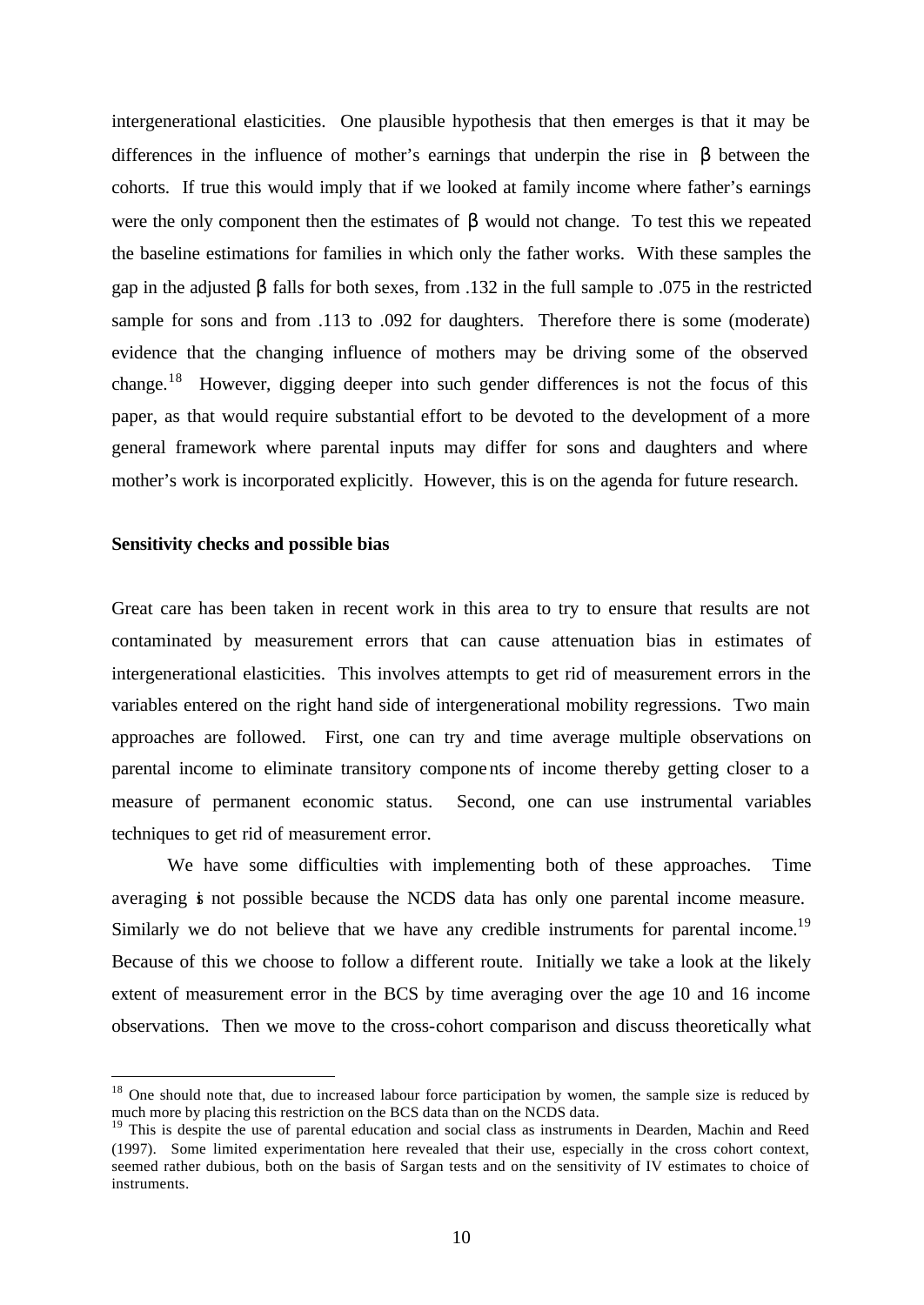potential biases could get rid of our falling mobility result. We discuss how plausible or implausible these might be, considering our own estimates of measurement error and those found in the literature.

Table 3 reports a set of  $\beta$  estimates based on the age 10 and age 16 income data contained in the BCS data. The reported estimates are the age 16 estimates from Table 2, plus estimates based on age 10 data and then upon the time averaged age 10 and 16 income data. The first thing to notice is that the estimates based on age 10 and 16 data are identical for sons. There is a little more variation for daughters, but even here it is clear that the evidence of a cross-cohort rise in the regression  $\beta$  remains in place. Furthermore, when one looks at the time averaged estimates of β they show the pattern one expects: the estimated β rises for both sons and daughters, revealing some evidence of attenuation bias from measurement errors, and the estimates rise by around .06 for sons and somewhere between .06 and .11 for daughters.

Moving on to the cross-cohort implications of measurement error, the starting point is clearly the observation that one would require more attenuation bias in the NCDS sample as compared to the BCS sample to start to question our findings. It is not obvious from the outset why there should be any reason to think this to be the case, but there are several relevant points to be made. In the past economists have worried that the timing of the UK "Three-Day Week" might have led to measurement error in the NCDS age 16 family income data. This question has been considered in Dearden, Machin and Reed (1997) and in Grawe (2000a). By comparing income measures taken during and after the policy Grawe finds that 5 percent of the whole NCDS sample is likely to have reported three-day income variables rather than standard ones, meaning that overall the attenuation bias from this possible source of measurement error is unlikely to be large.

Table 4 shows a calibration exercise on how much bigger the measurement error would be required to be in the NCDS for us to conclude there is no statistically significant rise in the adjusted β across the cohorts, for various assumptions on measurement error in the BCS. For example, the first row of the Table shows that if we assume complete accuracy in the BCS one would require measurement error in the NCDS to be 36 percent for sons and 31 percent for daughters (that is, a change in the regression coefficient from .098 to .154 for sons and .169 to .245 for daughters), so that around one third of the variance in measured income would need to come from error. As we relax the assumptions on the accuracy of the BCS data it is clear that the measurement error required in the NCDS to get rid of the rise also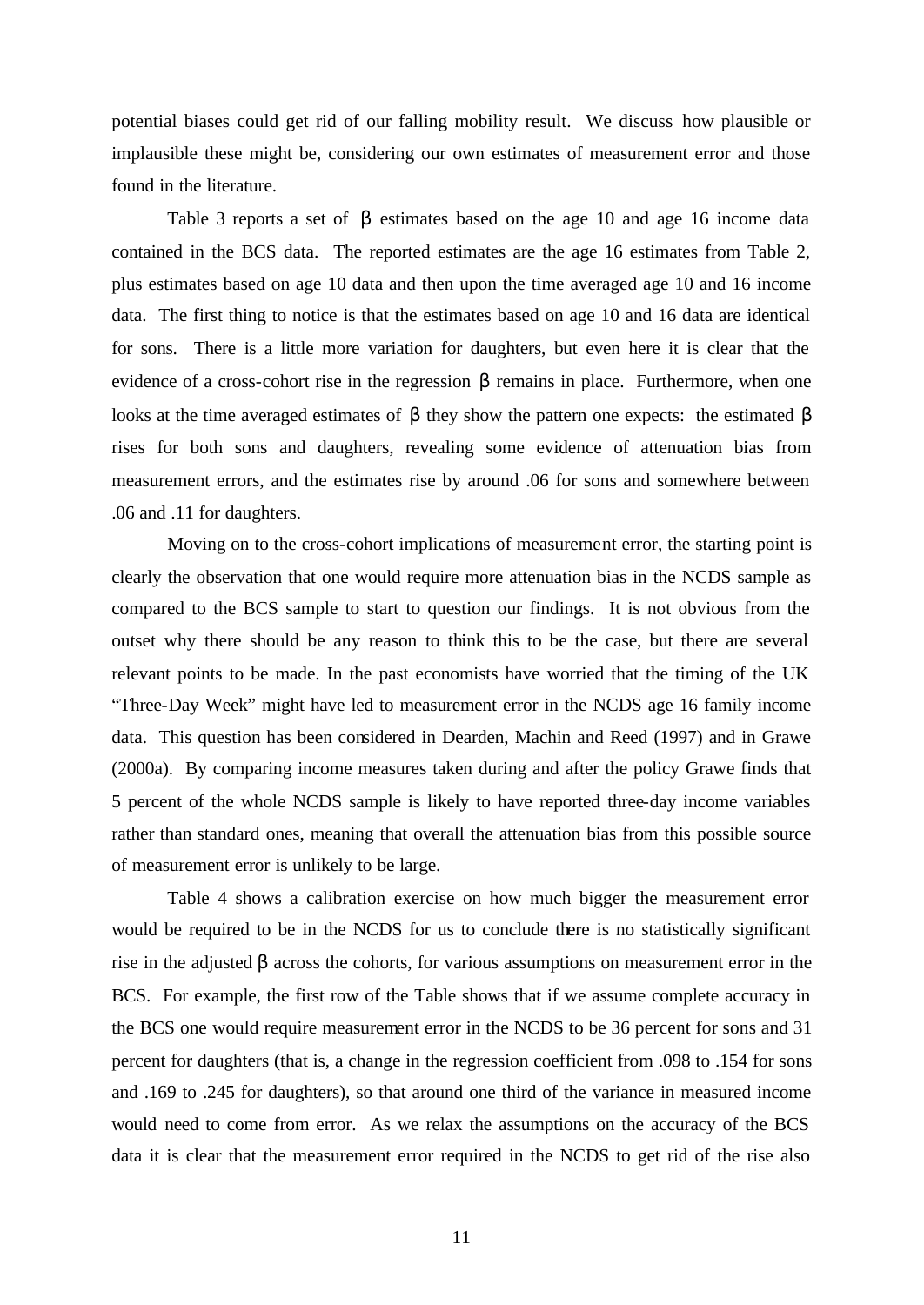increases and is often substantial. For example, if measurement error in the BCS is as high as Mazumder's (2000) recent paper suggests, the NCDS measurement error would need to be 70 percent for sons (61 percent for daughters) for the rise we observe to be rendered statistically insignificant. The Table shows under various assumptions that one would need substantially higher measurement error in the NCDS data to eliminate the pattern of rising intergenerational mobility across the two cohorts.

As mentioned above transitory income is usually thought of as the main source of measurement error in parental earnings or income mentioned in the literature. In order to get a handle on the effect this may have on our cohort estimates we have also investigated changes in the permanent versus transitory component of labour income in a large British data source, the New Earnings Survey panel. The New Earnings Survey is a 1 percent employer reported database covering all British employees carried out in April of each year. It contains very accurate wages data from employer records and enables one to follow people through time. One can use such data to work out the permanent and transitory components of earnings and compare them with the NCDS and BCS data.<sup>20</sup>

If the relative importance of the transitory component of income has decreased through time then this provides some independent evidence from another data source for the possibility of higher attenuation bias in the NCDS. It seems that the data is partly in line with this. Estimating a fixed effect earnings equation over 5 years of data for a cohort equivalent to the BCS fathers shows that transitory fluctuations in income account for 21 percent of the total variance. A comparable figure for NCDS fathers is slightly higher at 32 percent. However the last row of Table 4 shows the variance contribution of transitory income would need to be much higher than this (around 50 percent) to result in no statistically significant fall in mobility. In summary then, Table 4 shows that measurement error in the NCDS would need to be very substantial indeed to even reduce our observed rise to statistically insignificant levels, let alone to account for it entirely.

All this gives us confidence that we are picking up a genuine rise in the child-parent correlations across the NCDS and BCS cohorts. We next therefore consider how much of the

l

 $^{20}$  Dickens (2000) undertakes a detailed study of how much of the rise in earnings inequality seen in Britain is due to a rise in the permanent versus the transitory components of earnings. He finds about half of the rise in the variance of hourly earnings between 1975 and 1995 to be permanent.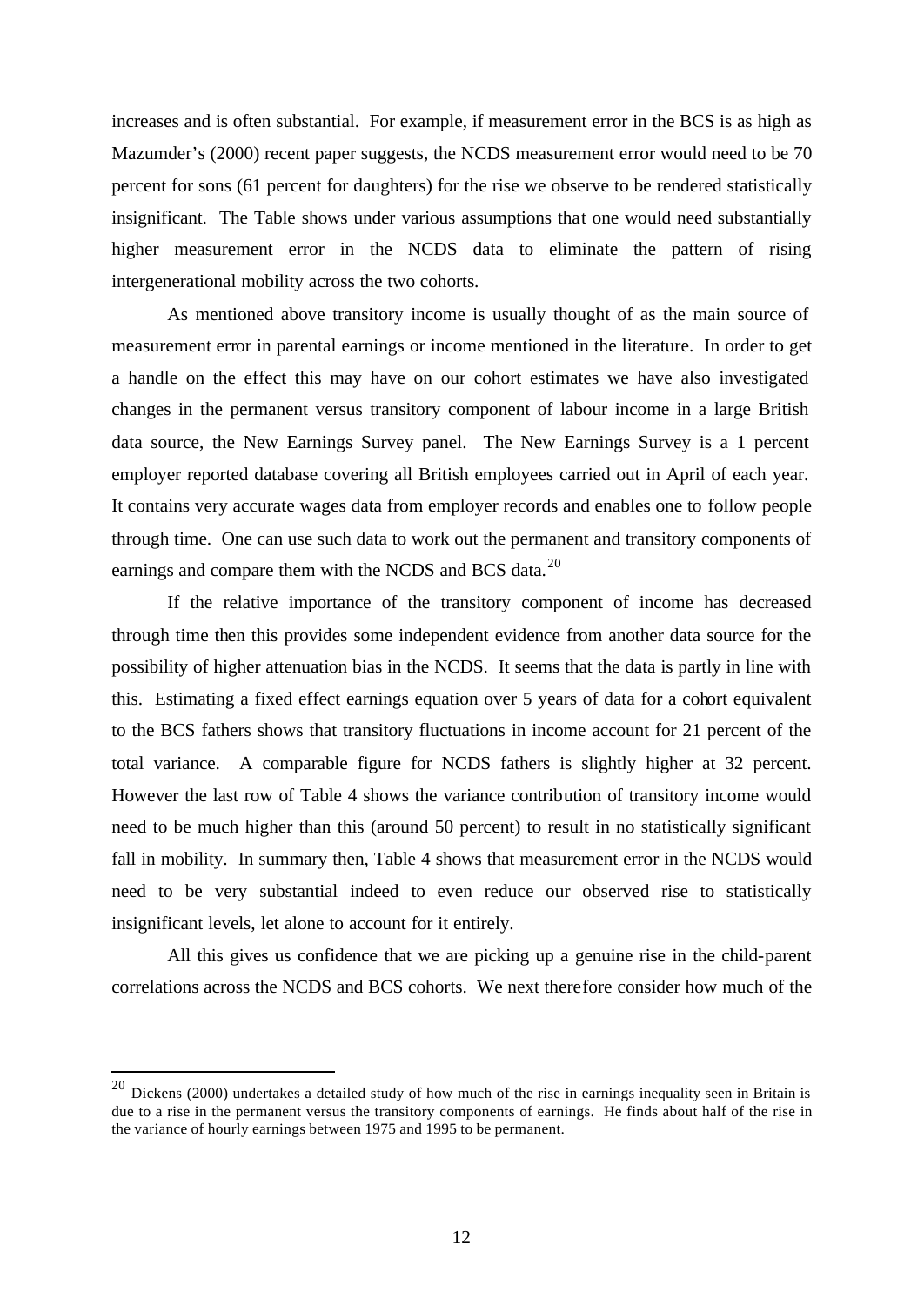observed increase can be explained by the substantial educational upgrading we see across the cohorts.

#### **The role of education**

l

We noted in the earlier sections of the paper that changes in intergenerational correlations could come about if the correlations between earnings, education and parental income alter through time. To explore this we add variables measuring the education levels of cohort members to the intergenerational mobility regressions. The results are reported in Table 5. They show education to have an important impact on the magnitude of the estimated  $\beta$  for both cohorts, with a bigger (moderating) impact on the size of the BCS mobility parameter. As such the increased educational attainment of children and parents of the BCS cohort vis-àvis the NCDS cohort can explain part of the fall in intergenerational mobility.

The magnitude of this differs for sons and daughters. For sons the increase in the inequality adjusted  $\beta$  is .132 unconditional on education. This falls to .110 once we control for son's education. For daughters the fall is bigger, going from an unconditional rise of .113 to a rise of .081 conditional on daughter's education. Therefore measured education accounts for 17 percent of the fall in mobility for sons and 28 percent for daughters. According to the simple economic model outlined earlier this result is in line with the fact that, particularly for females, the expansion in educational achievement between the cohorts has been concentrated on those from higher income backgrounds. This inequality in increased education supply has been acknowledged by the British Department for Education and Employment  $(DfEE)^{21}$  who say, "The increase in participation in the 1990s amongst socioeconomic groups A to C has been double that among groups D and  $E$ ".<sup>22</sup> Figures from the DfEE show an increase in the participation rate of those from socio-economic groups D-E of five percentage points (from 11 to 16 percent) and an increase of ten percentage points for those from groups A-C (from 26 to 36 percent)<sup>23</sup>. This question is the focus of the (related) paper by Blanden, Gregg and Machin (2002) who report evidence that the education-parental

 $21$  The Department for Education and Employment has become the Department for Education and Skills since the 2001 General Election.

<sup>&</sup>lt;sup>22</sup> From David Blunkett's forward to 'Higher Education for the  $21<sup>st</sup>$  Century: Change in Higher Education' (1998) London, HMSO.

 $^{23}$  Although the relationship between educational achievement and social class and the relationship between educational attainment and parental income are clearly not measuring quite the same issue the correlation between income and social class means we would expect them to be related.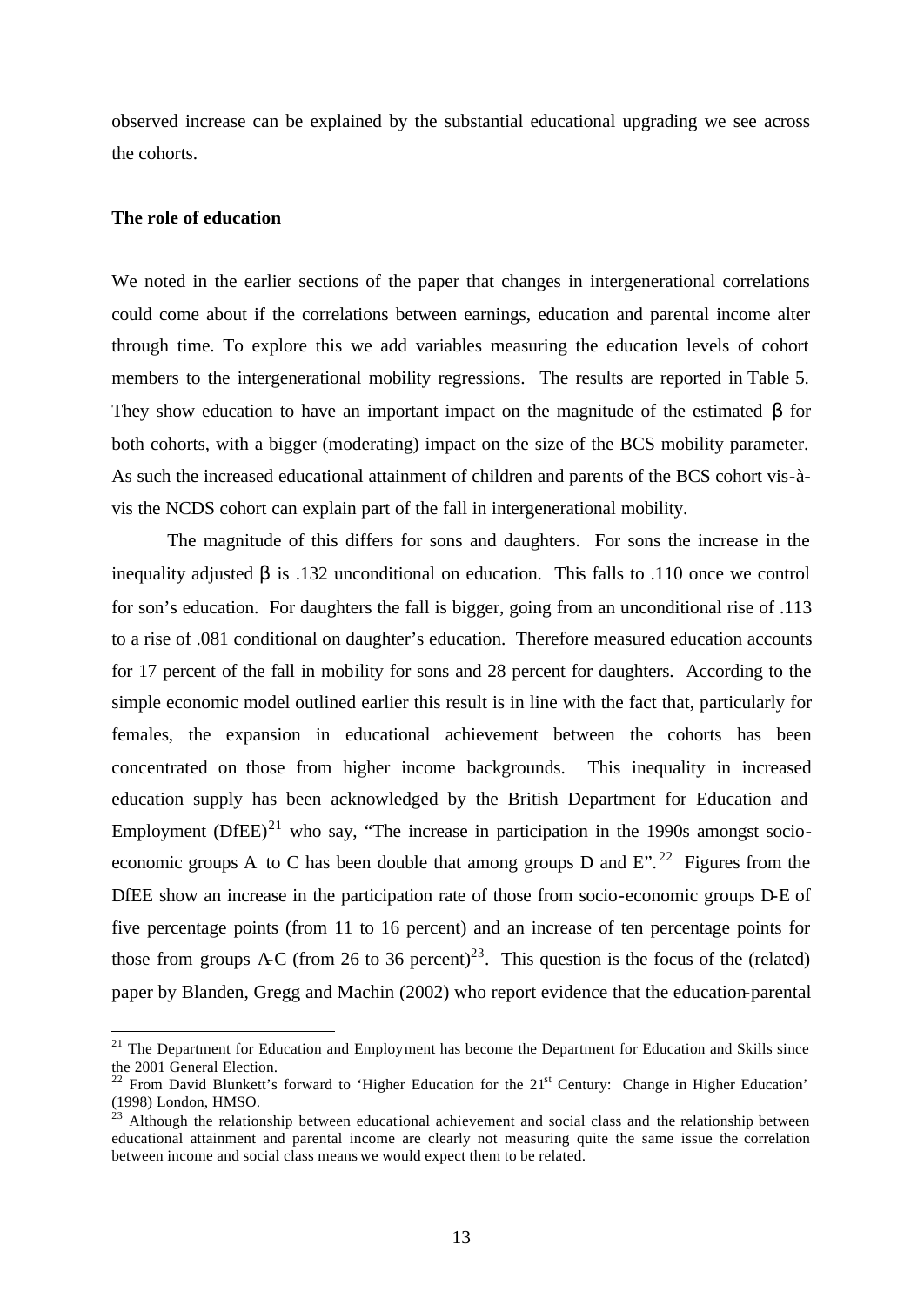income relationship strengthened significantly across the two cohorts studied here, thereby confirming that education expansion heavily favoured children from higher income backgrounds.

#### **Transition matrices**

All of our analysis so far has concentrated on regression estimates of the extent of intergenerational mobility and how it has changed through time. The beauty of this approach lies in its simplicity and ease of interpretation but, of course, because of its focus on the single number average  $\beta$  it is unclear about the way in which the nature of the mobility process is altering. One can explore this in more detail by looking at transition matrices, which show where child-parent pairs are moving across the distribution of economic status. Tables 6a and 6b report a set of transition matrices for NCDS and BCS sons and daughters.

The Tables show the proportion in each parental income quartile that move into each quartile of the sons' or daughters' earnings distribution. The extent of immobility can be summarised by an immobility index that computes the sum of the leading diagonal and its adjacent cells. These are reported at the top of the Tables. These numbers can be interpreted relative to the immobility index in the case of perfect mobility. If all individuals had an equal chance of experiencing an adult income in each quartile all cells would contain .25 and the sum of the diagonal band would be 2.5. As we might expect, given what we learned from the regression analysis, all the immobility indexes we observe in the Table are above this number.

It is clear that transition analysis confirms the regression finding that mobility has fallen between the cohorts. In almost every case a higher proportion remain in the same quartile as their parents in the later cohort and there are less extreme movements between generations. In the NCDS 17 percent of sons and 18 percent of daughters with parents in the bottom quartile rise to the top; in the BCS this falls to 14 percent for sons and 15 percent for daughters. Moving in the other direction the growth in immobility is more marked with almost one fifth (19 percent for sons and 18 percent for daughters) of those who start life in the top quartile falling to the bottom in the NCDS while in the BCS the corresponding percentages are 14 for sons and 13 for daughters. The overall pattern of reduced mobility is very much confirmed by the pattern of results in the transition matrices.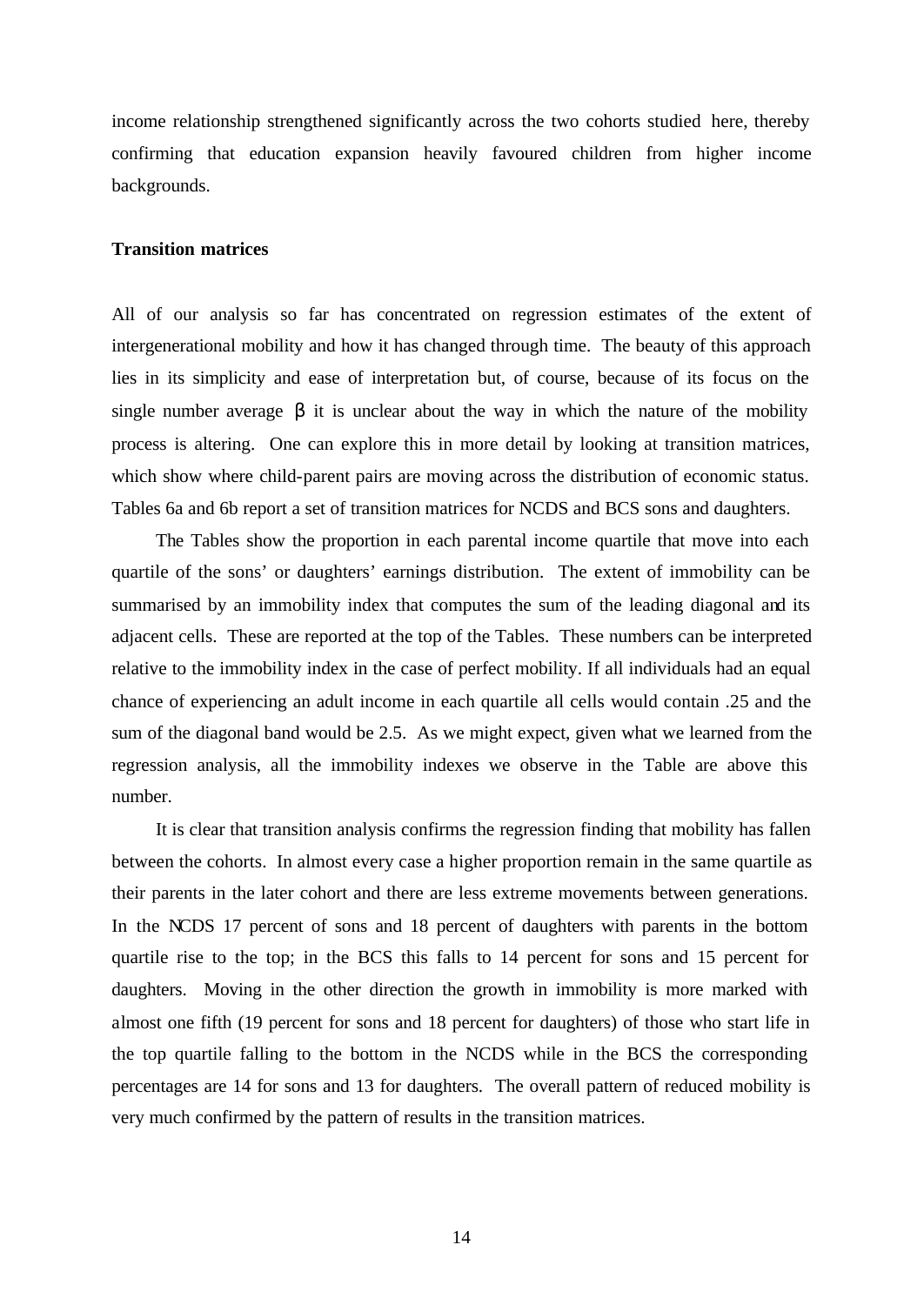We further investigate the role of education as an explanatory factor in accounting for the fall in mobility in the transition matrices presented in Tables 7a and 7b that control for education. For both sons and daughters an important portion of the observed fall in mobility is accounted for by the education variables. For sons, the immobility index rises by .14 conditional on education compared with .20 in the unconditional matrices in Table 6a. For daughters the conditional rise is .06 compared with .22 unconditionally. Thus the nonlinearities allowed for in the transition matrix approach do seem to imply a bigger education effect for both sons and daughters as compared to the average regression approach considered earlier (the immobility index is reduced by 30 percent for sons and by 73 percent for daughters). As such the increased educational attainment of the younger birth cohort seems to matter in interpreting the fall in intergenerational mobility observed across cohorts.

# **5. Conclusions**

l

In this paper we have considered how the extent of intergenerational mobility has altered across two British birth cohorts, the first born in March 1958 and the second born in April 1970. Even though these cohorts are only twelve years different in age we see sharp falls in cross-generation mobility of economic status between the cohorts. The economic status of the 1970 cohort is much more strongly connected to parental economic status than the 1958 cohort. Our estimates enable us to calculate the difference in the earnings of young people born into the top and bottom quintiles of the family income distribution in the two different years. In the NCDS families in the top income quintile had an average income 3.47 times that of families from the bottom quintile. Our estimate of intergenerational mobility therefore suggests that the sons of the richest parents earned 113 percent more than the poorest sons.<sup>24</sup> The same calculation for the BCS, where the parental income distribution is wider, shows that sons from the richest quintile earned 138 percent more than sons from the poorest family income quintile. $25$ 

<sup>&</sup>lt;sup>24</sup> Corak (2001) shows that by taking the antilog of  $lnY_i^{\text{CHILD}} = \alpha + \beta lnY_i^{\text{PARENTS}} + \epsilon_i$  $\ln Y_i^{\text{CHILD}} = \alpha + \beta \ln Y_i^{\text{PARENTS}} + \varepsilon_i^{\text{ then (ignoring }} e_i^{\text{)}}$ it is possible to show that the ratio of the earnings of children from high parental income backgrounds (H) to those from low parental income backgrounds (L) is just the ratio of their parents' income raised to the power β, namely  $Y_{H,t} / Y_{L,t} = (Y_{H,t-1} / Y_{L,t-1})^{\beta}$ .

 $^{25}$  In the BCS the top quintile of parents had an average income 4.36 times that of the bottom quintile.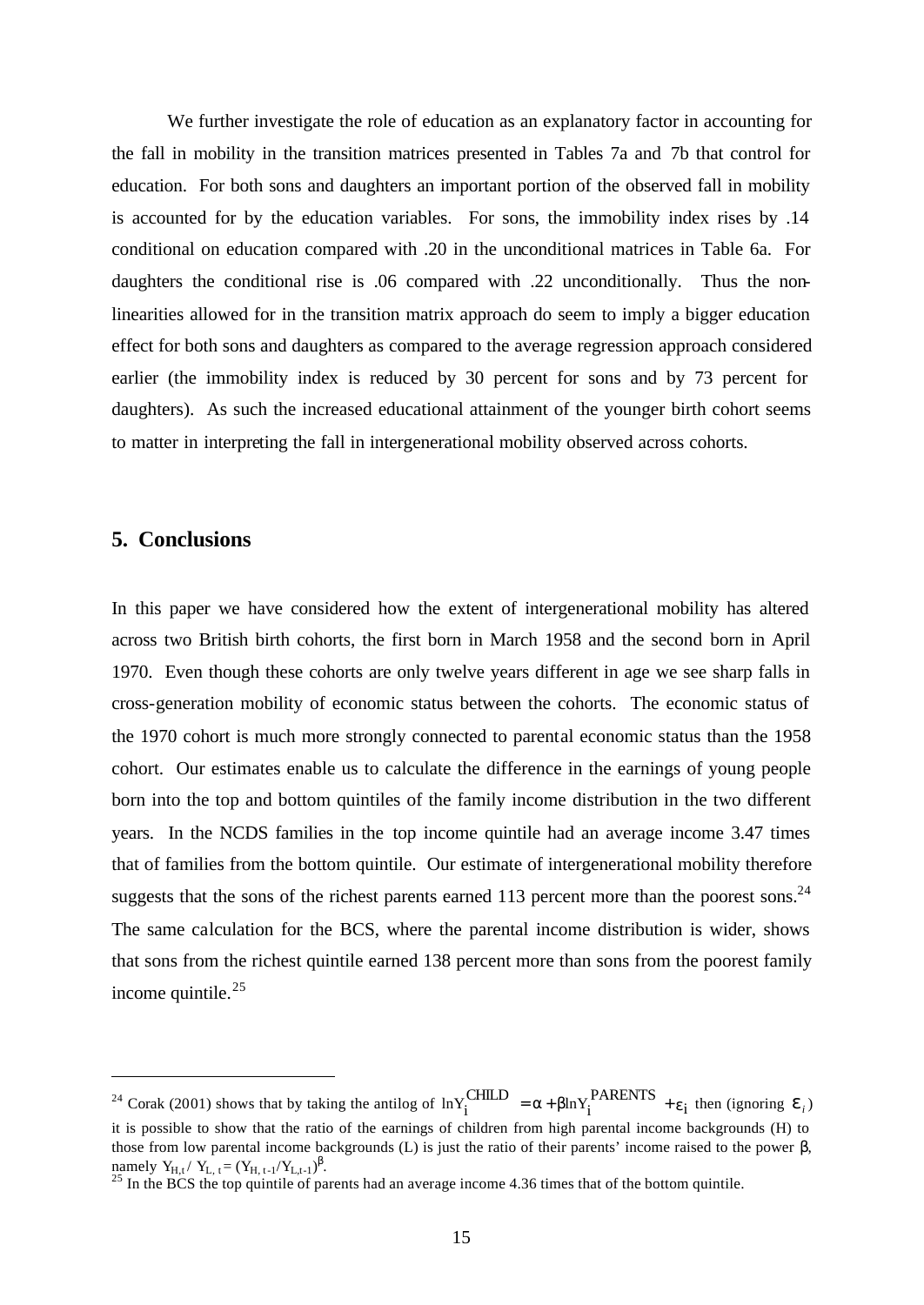We have found evidence that this fall in mobility can partly be accounted for by the fact that a greater share of the rapid educational upgrading of the British population has been focussed on people with richer parents. This unequal increase in educational attainment is thus one factor that has acted to reinforce more strongly the link between earnings and income of children and their parents. This seems to be an unintended consequence of the expansion of the university system that occurred in the late 1980s and early 1990s and an issue that needs to be borne in mind when considering future educational reforms.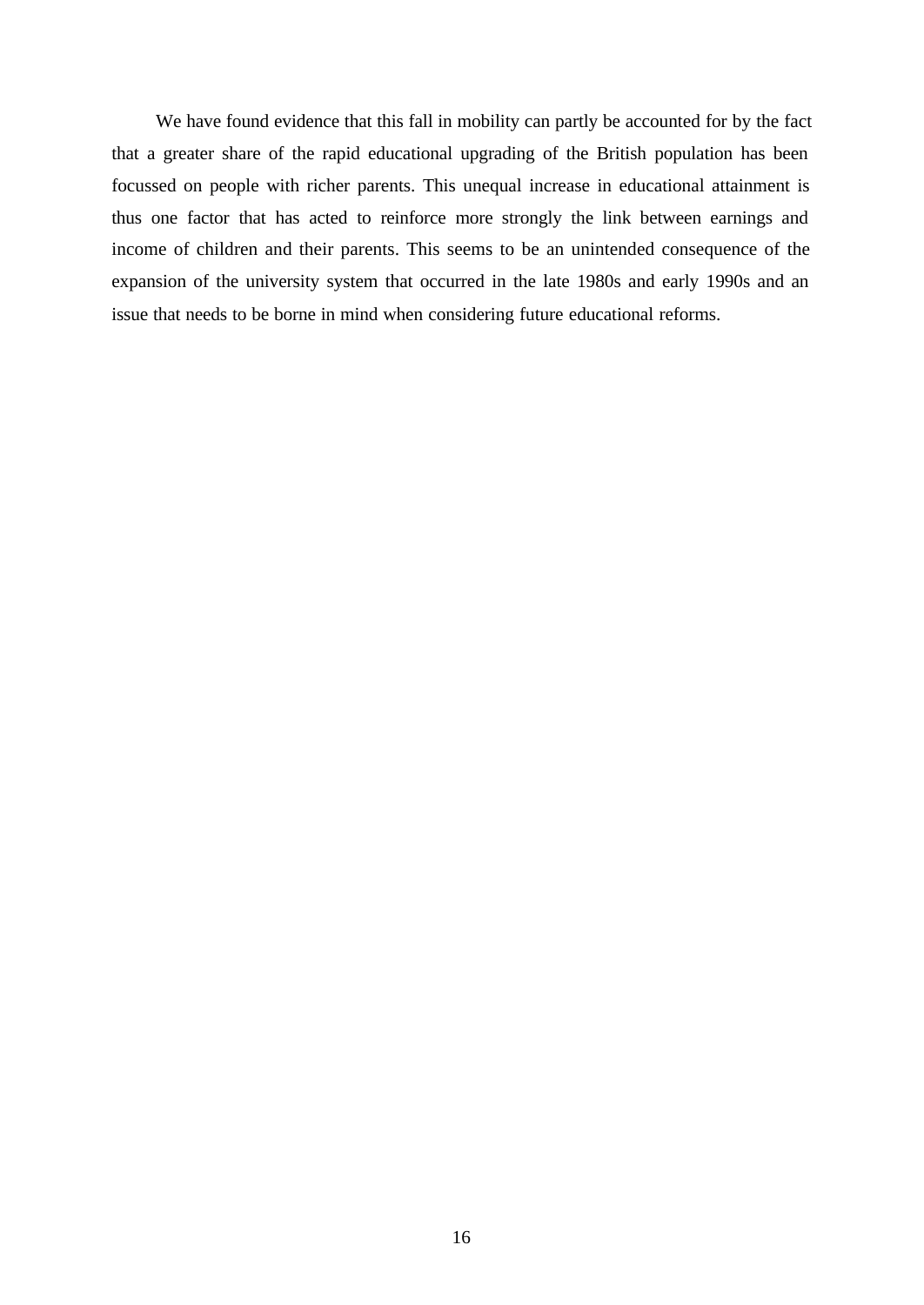# **Table 1: Descriptive Statistics**

|                          | <b>NCDS</b> | <b>BCS</b> | <b>NCDS</b> | <b>BCS</b> |
|--------------------------|-------------|------------|-------------|------------|
|                          | Males       | Males      | Females     | Females    |
| Weekly wage              | 312.30      | 331.80     | 161.35      | 222.49     |
| (NCDS Age 33;            | (168.04)    | (231.15)   | (112.85)    | (170.68)   |
| BCS Age 30)              |             |            |             |            |
| Family income            | 384.29      | 436.98     | 383.29      | 429.76     |
| (NCDS Age 33;            | (201.38)    | (323.35)   | (248.70)    | (300.56)   |
| BCS Age 30)              |             |            |             |            |
| Parental income          | 306.40      | 320.58     | 305.48      | 319.94     |
| (Age 16)                 | (124.41)    | (167.22)   | (134.19)    | (165.25)   |
| Proportion below poverty | .06         | .11        | .07         | .10        |
| line                     |             |            |             |            |
| (Age 16)                 |             |            |             |            |
| Proportion with degree   | .17         | .26        | .12         | .26        |
| (NCDS Age 33;            |             |            |             |            |
| BCS Age 30)              |             |            |             |            |
| Sample size              | 2503        | 2053       | 2148        | 2018       |

Notes:

1. Standard deviations in parentheses for wage and income measures.

2. Wage and income in January 2001 prices.

3. The sample sizes are as in the Table for all variables except for family income where they are: NCDS males 2348; BCS males 2015, NCDS Females 2438; BCS Females 2285.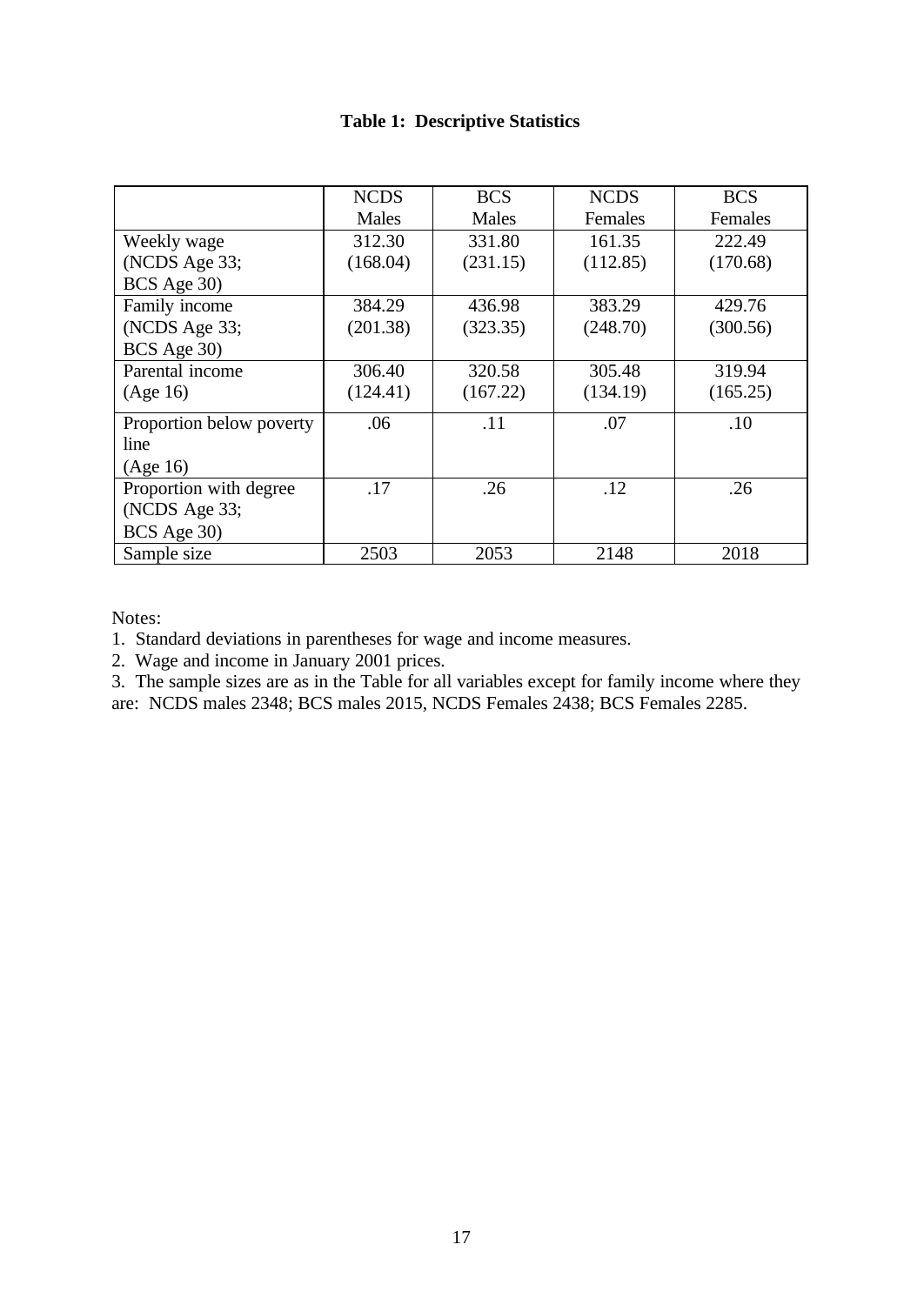| <b>Earnings Regressions</b> |                    |            |                                  |                                       |                  |                   |
|-----------------------------|--------------------|------------|----------------------------------|---------------------------------------|------------------|-------------------|
|                             | Regression $\beta$ |            |                                  | $\beta$ Adjusted For                  | Change in        | Sample Size       |
|                             |                    |            |                                  | Changes in Inequality                 | Adjusted $\beta$ |                   |
|                             | <b>NCDS</b>        | <b>BCS</b> | <b>NCDS</b>                      | <b>BCS</b>                            |                  |                   |
|                             |                    |            |                                  |                                       |                  |                   |
| Sons                        | .098               | .219       | .120                             | .253                                  | .132             | <b>NCDS: 2503</b> |
|                             | (.017)             | (.021)     | (.020)                           | (.024)                                | (.032)           | <b>BCS: 2053</b>  |
|                             |                    |            |                                  |                                       |                  |                   |
| Daughters                   | .169               | .291       | .117                             | .230                                  | .113             | <b>NCDS: 2148</b> |
|                             | (.030)             | (.028)     | (.021)                           | (.022)                                | (.030)           | <b>BCS: 2017</b>  |
|                             |                    |            |                                  | <b>Augmented Earnings Regressions</b> |                  |                   |
|                             | Regression $\beta$ |            |                                  | $\beta$ Adjusted For                  | Change in        | Sample Size       |
|                             |                    |            |                                  | Changes in Inequality                 | Adjusted $\beta$ |                   |
|                             | <b>NCDS</b>        | <b>BCS</b> | <b>NCDS</b>                      | <b>BCS</b>                            |                  |                   |
|                             |                    |            |                                  |                                       |                  |                   |
| Sons                        | .047               | .162       | .058                             | .187                                  | .129             | <b>NCDS: 2503</b> |
|                             | (.017)             | (.024)     | (.020)                           | (.027)                                | (.034)           | <b>BCS: 2053</b>  |
|                             |                    |            |                                  |                                       |                  |                   |
| Daughters                   | .058               | .202       | .041                             | .160                                  | .119             | <b>NCDS: 2148</b> |
|                             | (.031)             | (.033)     | (.022)                           | (.026)                                | (.034)           | <b>BCS: 2017</b>  |
|                             |                    |            | <b>Family Income Regressions</b> |                                       |                  |                   |
|                             | Regression $\beta$ |            |                                  | $\beta$ Adjusted For                  | Change in        | Sample Size       |
|                             |                    |            |                                  | Changes in Inequality                 | Adjusted $\beta$ |                   |
|                             | <b>NCDS</b>        | <b>BCS</b> | <b>NCDS</b>                      | <b>BCS</b>                            |                  |                   |
|                             |                    |            |                                  |                                       |                  |                   |
| Sons                        | .089               | .267       | .089                             | .256                                  | .167             | <b>NCDS: 2348</b> |
|                             | (.021)             | (.024)     | (.021)                           | (.023)                                | (.031)           | <b>BCS: 2015</b>  |
|                             |                    |            |                                  |                                       |                  |                   |
| Daughters                   | .120               | .281       | .095                             | .225                                  | .130             | <b>NCDS: 2428</b> |
|                             | (.025)             | (.026)     | (.020)                           | (.021)                                | (.029)           | <b>BCS: 2285</b>  |
|                             |                    |            |                                  |                                       |                  |                   |

# **Table 2: Estimates of the Changes in the Extent of Intergenerational Mobility**

Notes:

1. Standard errors in parentheses.

2. All regressions control for parents' age and age-squared.

3. Augmented regressions include controls for ethnicity, parental education, family structure, whether father was unemployed during childhood and maths and reading test score quintiles at age 10/11.

4. In the family income regressions the dependent variable is the sum of cohort member's earnings plus those of any partner.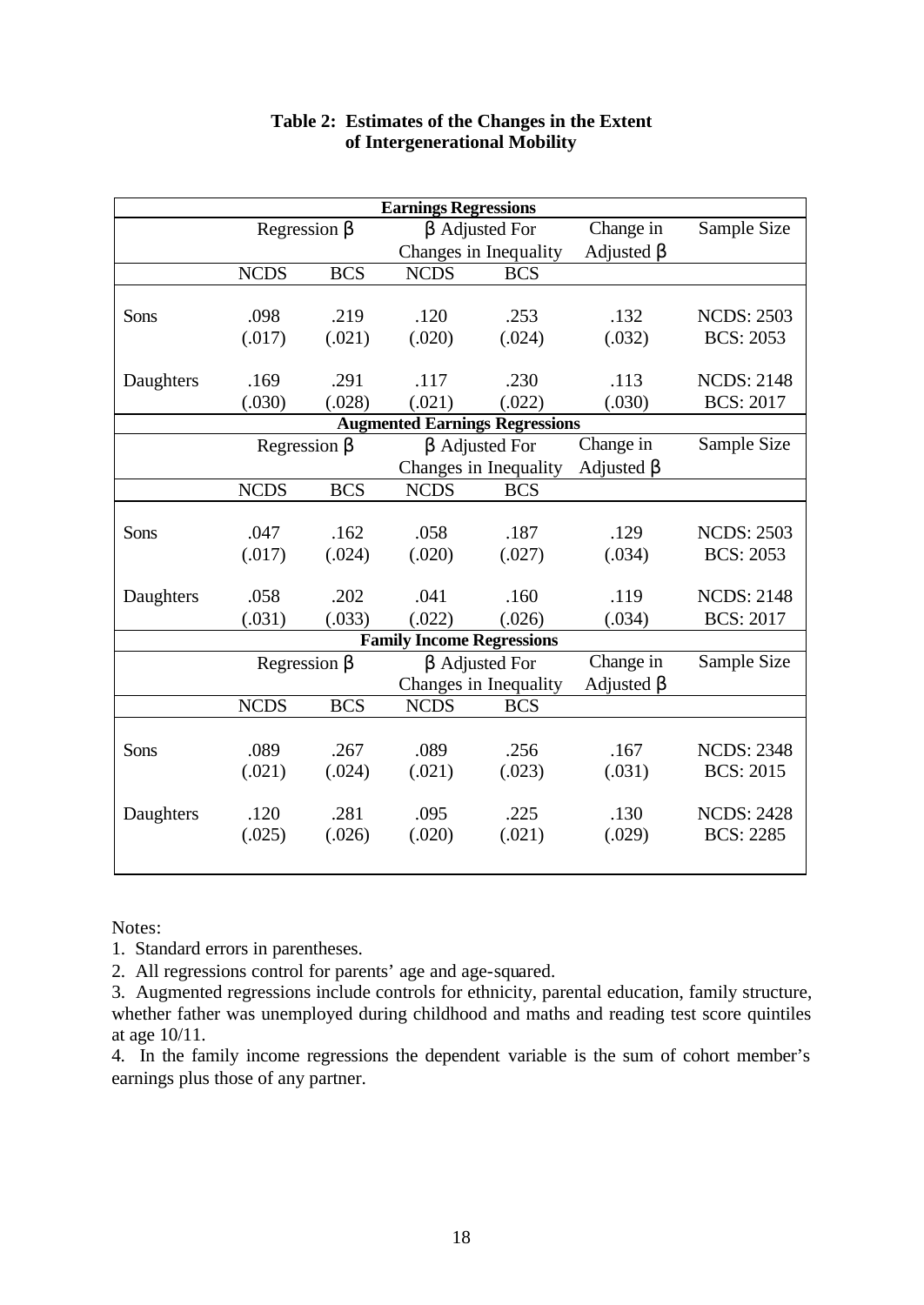| Sons                                     | Regression $\beta$ | <b>BCS</b> Sample size |
|------------------------------------------|--------------------|------------------------|
|                                          |                    |                        |
| Income at age 16                         | .210               | 1588                   |
|                                          | (.024)             |                        |
|                                          |                    |                        |
|                                          | .210               | 1588                   |
| Income at age 10                         |                    |                        |
|                                          | (.027)             |                        |
|                                          |                    |                        |
| Time averaged (age 10 and age 16) income | .273               | 1588                   |
|                                          | (.030)             |                        |
| Daughters                                | Regression $\beta$ | <b>BCS</b> Sample size |
|                                          |                    |                        |
| Income at age 16                         | .321               | 1536                   |
|                                          | (.035)             |                        |
|                                          |                    |                        |
| Income at age 10                         | .269               | 1536                   |
|                                          |                    |                        |
|                                          | (.038)             |                        |
|                                          | .381               | 1536                   |
| Time averaged (age 10 and age 16) income |                    |                        |
|                                          | (.041)             |                        |

# **Table 3: Time Averaging Parental Income in the BCS**

Notes:

1. Standard errors in parentheses.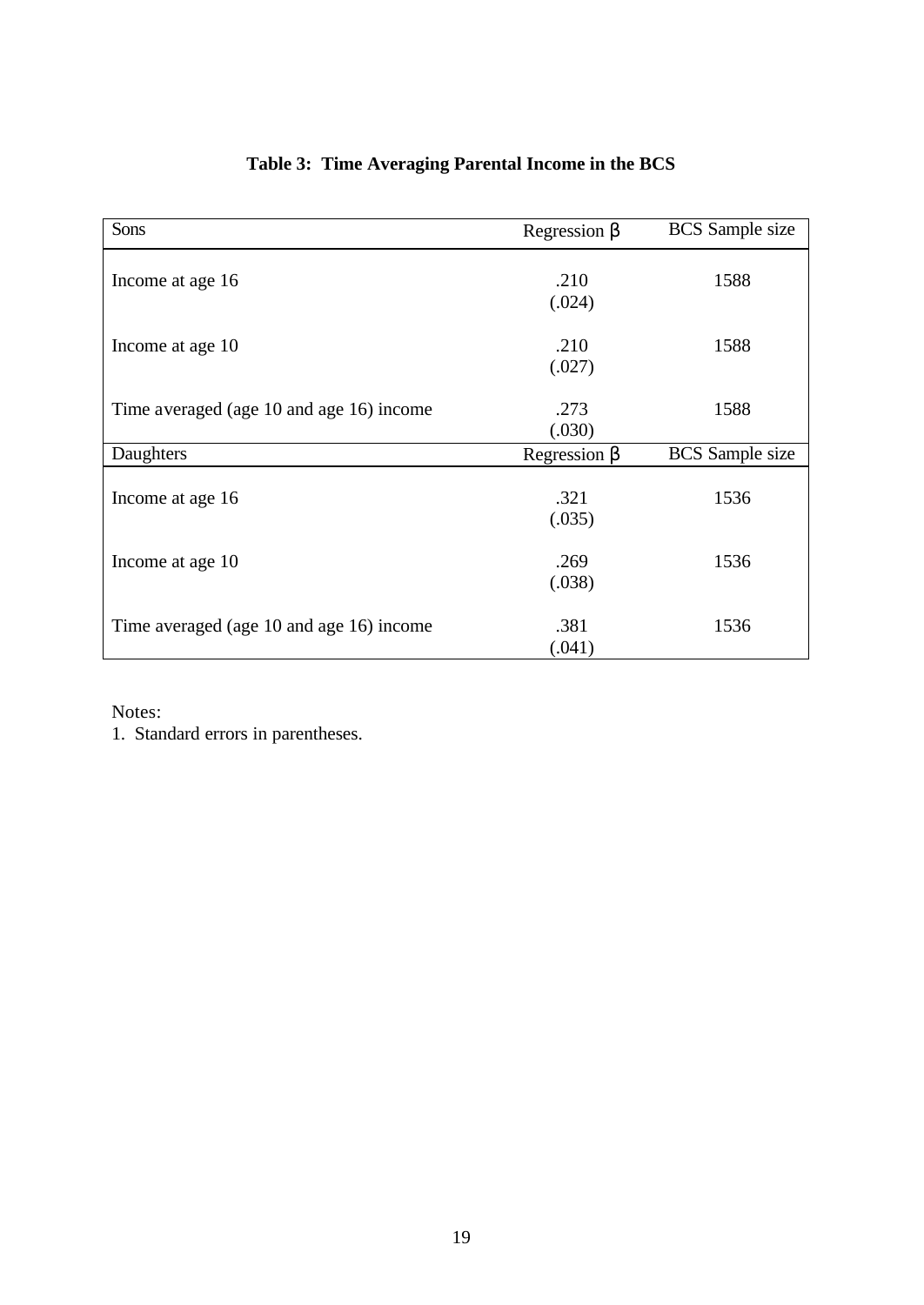| Assumptions<br>on BCS Error | <b>BCS</b><br>Regression $\beta$ | $BCS\beta$<br><b>Adjusted For</b><br>Changes in<br>Inequality | Implied adjusted<br>$\beta$ for NCDS if<br>there were<br>no statistically<br>significant<br>change across<br>cohorts. | Implied<br><b>NCDS</b><br>Regression $\beta$ | Implied<br><b>NCDS</b><br>Error |
|-----------------------------|----------------------------------|---------------------------------------------------------------|-----------------------------------------------------------------------------------------------------------------------|----------------------------------------------|---------------------------------|
| Sons                        |                                  |                                                               |                                                                                                                       |                                              |                                 |
| $\overline{0}$              | .219                             | .253                                                          | .189                                                                                                                  | .154                                         | 36%                             |
| 10%                         | .241                             | .278                                                          | .214                                                                                                                  | .175                                         | 44%                             |
| Solon                       |                                  |                                                               |                                                                                                                       |                                              |                                 |
| 14.52%                      | .251                             | .290                                                          | .226                                                                                                                  | .201                                         | 51%                             |
| Mazumder                    |                                  |                                                               |                                                                                                                       |                                              |                                 |
| 58%                         | .400                             | .462                                                          | .398                                                                                                                  | .325                                         | 70%                             |
| Earnings<br><b>New</b>      |                                  |                                                               |                                                                                                                       |                                              |                                 |
| Survey                      |                                  |                                                               |                                                                                                                       |                                              |                                 |
| 21%                         | .265                             | .305                                                          | .241                                                                                                                  | .197                                         | 50%                             |
| Daughters                   |                                  |                                                               |                                                                                                                       |                                              |                                 |
| $\boldsymbol{0}$            | .291                             | .230                                                          | .170                                                                                                                  | .245                                         | 31%                             |
| 10%                         | .320                             | .253                                                          | .193                                                                                                                  | .278                                         | 39%                             |
| Solon                       |                                  |                                                               |                                                                                                                       |                                              |                                 |
| 14.52%                      | .333                             | .263                                                          | .203                                                                                                                  | .292                                         | 42%                             |
| Mazumder                    |                                  |                                                               |                                                                                                                       |                                              |                                 |
| 58%                         | .460                             | .363                                                          | .303                                                                                                                  | .437                                         | 61%                             |
| Earnings<br><b>New</b>      |                                  |                                                               |                                                                                                                       |                                              |                                 |
| Survey                      |                                  |                                                               |                                                                                                                       |                                              |                                 |
| 21%                         | .352                             | .278                                                          | .218                                                                                                                  | .314                                         | 46%                             |

### **Table 4: Assumptions About the Extent of Possible Measurement Error Across Cohorts**

Notes:

1. For sons no significant rise would require a difference in the adjusted coefficients of .064 or less. For daughters it would require a difference of .062.

2. Empirical estimates of the permanent component of earnings in the New Earnings Survey panel indicate that in our worst case the transitory component of labour income can have only risen to 32 percent in the NCDS, well within the bounds in the Table (see text of main body of paper).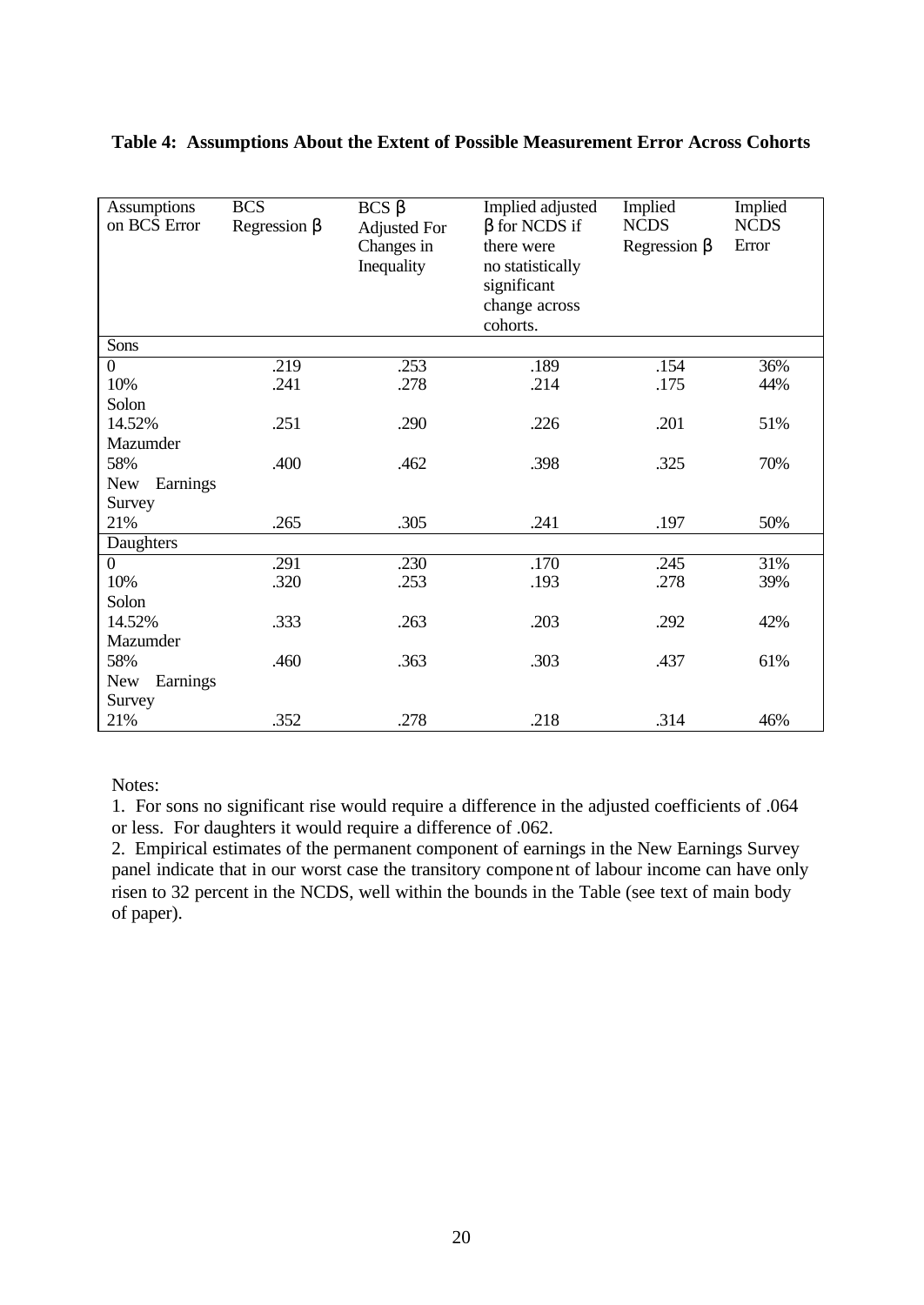|                 | Regression $\beta$ |            |             | $\beta$ Adjusted For  | Gap in           | Sample Size       |
|-----------------|--------------------|------------|-------------|-----------------------|------------------|-------------------|
|                 |                    |            |             | Changes in Inequality | Adjusted $\beta$ |                   |
|                 | <b>NCDS</b>        | <b>BCS</b> | <b>NCDS</b> | <b>BCS</b>            |                  |                   |
| <b>Sons</b>     |                    |            |             |                       |                  |                   |
| Table 2 upper   | .098               | .219       | .120        | .253                  | .132             | <b>NCDS: 2503</b> |
| panel           | (.017)             | (.021)     | (.020)      | (.024)                | (.032)           | <b>BCS: 2053</b>  |
| Plus son's      | .049               | .148       | .061        | .171                  | .110             | <b>NCDS: 2503</b> |
| education       | (.015)             | (.021)     | (.019)      | (.024)                | (.031)           | <b>BCS: 2053</b>  |
| Daughters       |                    |            |             |                       |                  |                   |
| Table 2 upper   | .169               | .294       | .117        | .230                  | .113             | <b>NCDS: 2148</b> |
| panel           | (.030)             | (.028)     | (.021)      | (.023)                | (.031)           | <b>BCS: 1916</b>  |
| Plus daughter's | .061               | .156       | .042        | .123                  | .081             | <b>NCDS: 2148</b> |
| education       | (.027)             | (.027)     | (.019)      | (.021)                | (.028)           | <b>BCS: 2018</b>  |

**Table 5: Changes in Intergenerational Mobility and Educational Upgrading**

Notes:

1. Standard errors in parentheses.

2. All regressions control for parents' age and age-squared.

3. Educational attainment is modelled via educational qualification dummies (less than O level; O level or equivalent; greater than O level but less than degree; degree or higher).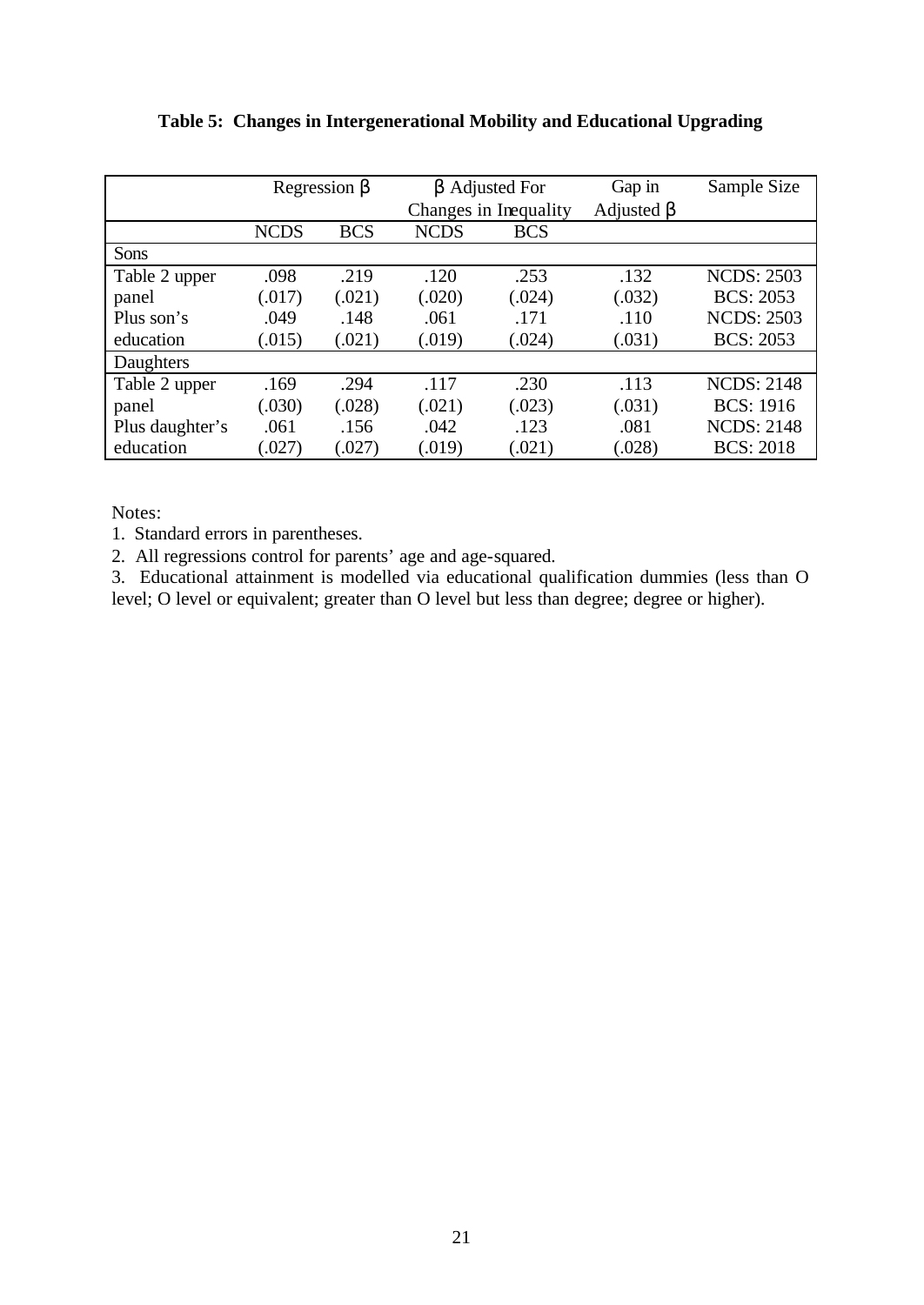# **Table 6a: Quartile Transition Matrices For Sons**

| <b>NCDS</b>     | Sons' earnings quartile |                 |                 |     |
|-----------------|-------------------------|-----------------|-----------------|-----|
| Parental income | <b>Bottom</b>           | $2^{nd}$        | 3 <sup>rd</sup> | Top |
| quartile        |                         |                 |                 |     |
| <b>Bottom</b>   | .30                     | .29             | .24             | .17 |
| 2 <sup>nd</sup> | .28                     | .25             | .26             | .20 |
| 3 <sup>rd</sup> | .23                     | .24             | .25             | .29 |
| Top             | .19                     | .22             | .25             | .34 |
|                 |                         |                 |                 |     |
| <b>BCS</b>      | Sons' earnings quartile |                 |                 |     |
| Parental income | <b>Bottom</b>           | 2 <sub>nd</sub> | 3 <sup>rd</sup> | Top |
| quartile        |                         |                 |                 |     |
| <b>Bottom</b>   | .39                     | .28             | .19             | .14 |
| 2 <sup>nd</sup> | .25                     | .29             | .29             | .16 |
| 3 <sup>rd</sup> | .22                     | .23             | .27             | .28 |
| Top             | .14                     | .20             | .25             | .42 |

Immobility Index: NCDS 2.75 BCS 2.95

# **Table 6b: Quartile Transition Matrices For Daughters**

| <b>NCDS</b>                 | Daughters' earnings quartile |          |                 |     |
|-----------------------------|------------------------------|----------|-----------------|-----|
| Parental income<br>quartile | <b>Bottom</b>                | $2^{nd}$ | $3^{rd}$        | Top |
| <b>Bottom</b>               | .26                          | .28      | .27             | .18 |
| 2 <sup>nd</sup>             | .29                          | .26      | .25             | .21 |
| 3 <sup>rd</sup>             | .27                          | .22      | .26             | .26 |
| Top                         | .18                          | .24      | .22             | .35 |
|                             |                              |          |                 |     |
| <b>BCS</b>                  | Daughters' earnings quartile |          |                 |     |
| Parental income             | <b>Bottom</b>                | $2^{nd}$ | $3^{\text{rd}}$ | Top |
| quartile                    |                              |          |                 |     |
| <b>Bottom</b>               | .33                          | .26      | .25             | .15 |
| 2 <sup>nd</sup>             | .31                          | .29      | .22             | .18 |
| 3 <sup>rd</sup>             | .23                          | .26      | .27             | .27 |
| Top                         | .13                          | .19      | .26             | .40 |

Immobility Index: NCDS 2.65 BCS 2.87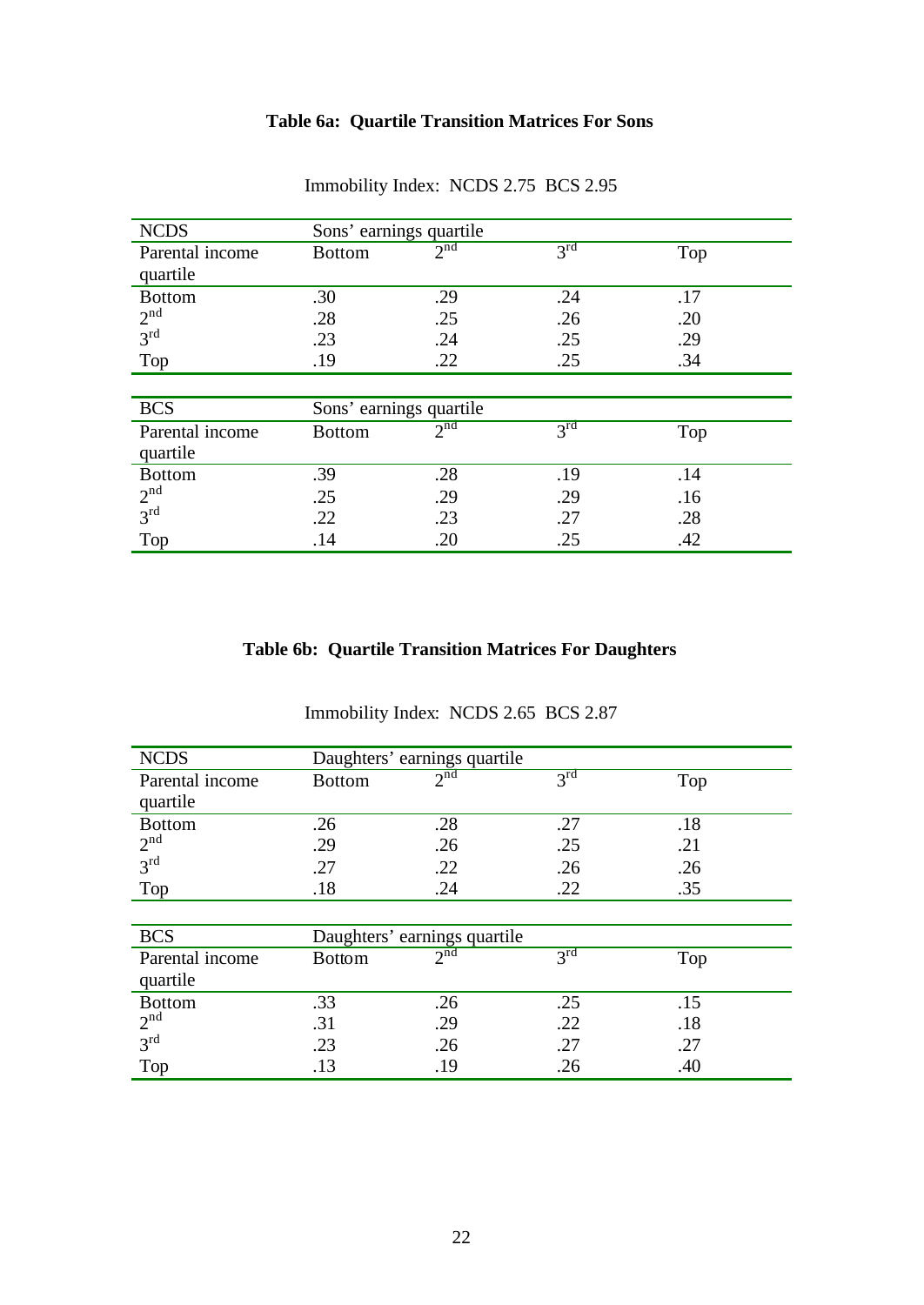#### **Table 7a: Quartile Transition Matrices For Sons Conditional on Sons' Education**

| <b>NCDS</b>     |               |                 | Sons' earnings quartile |     |
|-----------------|---------------|-----------------|-------------------------|-----|
| Parental income | <b>Bottom</b> | 2 <sup>nd</sup> | $3^{rd}$                | Top |
| quartile        |               |                 |                         |     |
| <b>Bottom</b>   | .28           | .28             | .24                     | .20 |
| 2 <sup>nd</sup> | .27           | .25             | .25                     | .24 |
| $3^{\text{rd}}$ | .24           | .24             | .26                     | .25 |
| Top             | .21           | .23             | .25                     | .31 |
|                 |               |                 |                         |     |
| <b>BCS</b>      |               |                 | Sons' earnings quartile |     |
| Parental income | <b>Bottom</b> | 2 <sup>nd</sup> | $3^{rd}$                | Top |
| quartile        |               |                 |                         |     |
| <b>Bottom</b>   | .33           | .28             | .22                     | .17 |
| 2 <sup>nd</sup> | .27           | .26             | .24                     | .22 |
| $3^{\text{rd}}$ | .22           | .25             | .28                     | .26 |
| Top             | .19           | .21             | .26                     | .35 |

# Immobility Index: NCDS 2.64 BCS 2.78

# **Table 7b: Quartile Transition Matrices For Daughters Conditional on Daughters' Education**

| <b>NCDS</b>     |               | Daughters' earnings quartile |                 |     |
|-----------------|---------------|------------------------------|-----------------|-----|
| Parental income | <b>Bottom</b> | 2 <sup>nd</sup>              | $3^{rd}$        | Top |
| quartile        |               |                              |                 |     |
| <b>Bottom</b>   | .25           | .27                          | .27             | .20 |
| 2 <sup>nd</sup> | .30           | .24                          | .23             | .24 |
| $3^{\text{rd}}$ | .23           | .26                          | .25             | .26 |
| Top             | .22           | .23                          | .25             | .30 |
|                 |               |                              |                 |     |
| <b>BCS</b>      |               | Daughters' earnings quartile |                 |     |
| Parental income | <b>Bottom</b> | 2 <sup>nd</sup>              | $3^{\text{rd}}$ | Top |
| quartile        |               |                              |                 |     |
| <b>Bottom</b>   | .31           | .26                          | .23             | .19 |
| $2^{nd}$        | .26           | .25                          | .25             | .24 |
| $3^{\text{rd}}$ | .24           | .25                          | .24             | .27 |
| Top             | .19           | .24                          | .28             | .30 |

# Immobility Index: NCDS 2.61 BCS 2.67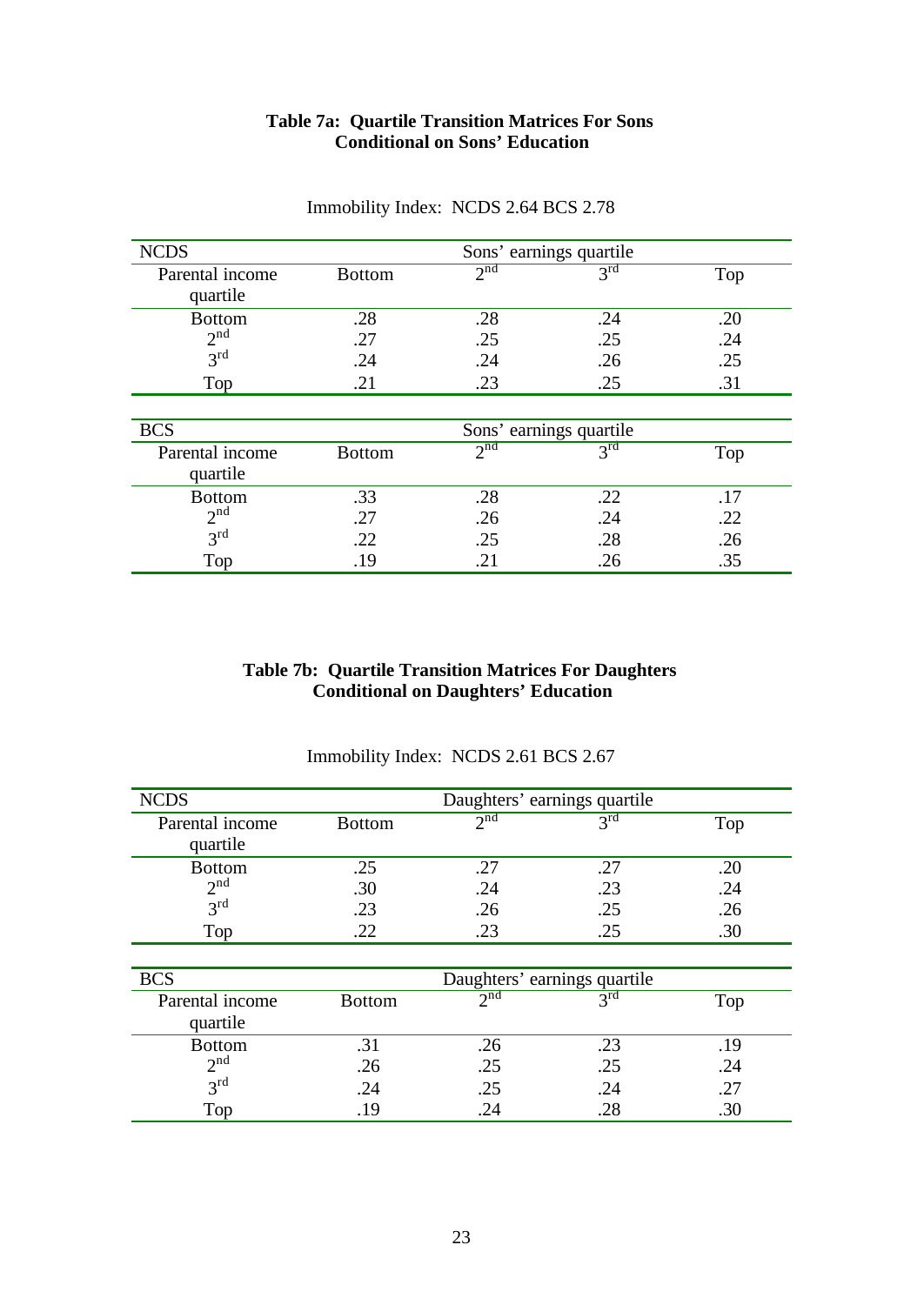#### **References**

- Acemoglu, D. and Pischke, S. (2001), 'Changes in the Wage Structure, Family Income, and Children's Education', European Economic Review, 45, pp. 890-904.
- Atkinson, A. (1981), 'On Intergenerational Income Mobility in Britain', Journal of Post Keynesian Economics, 3, pp. 194-218.
- Becker, G. and Tomes, N. (1986), 'Human Capital and the Rise and Fall of Families', Journal of Labor Economics, 107, pp. 123-150.
- Blanden, J., Gregg, P. and Machin, S. (2002), 'Education and Family Income', mimeo.
- Cameron, S. and Heckman, J. (1998), 'Life Cycle Schooling and Dynamic Selection Bias: Models and Evidence for Five Cohorts of American Males', Journal of Political Economy, 106, pp. 262-333.
- Cameron, S. and Heckman, J. (2001), 'The Dynamics of Educational Attainment For Black, Hispanic and White Males', Journal of Political Economy, 109, pp. 455-499.
- Card, D. (1999), 'The Causal Effect of Education on Earnings', in O. Ashenfelter and D. Card (eds.), *Handbook of Labor Economics*, Volume 3A, North Holland: Amsterdam.
- Corak, M. (2001), 'Are the Kids All Right? Intergenerational Mobility and Child Well-Being in Canada', in The Review of Economic Performance and Social Progress, Center for the Study of Living Standards and Institute for Research on Public Policy, Canada.
- Department for Education and Employment (1998), 'Higher Education for the  $21<sup>st</sup>$  Century: Change in Higher Education', HMSO: London.
- Dearden, L., Machin, S. and Reed, H. (1997), 'Intergenerational Mobility in Britain', Economic Journal, 107, pp. 47-64.
- Dickens, R. (2000), 'The Evolution of Individual Male Earnings in Great Britain: 1975-95', Economic Journal, 110, pp. 27-49.
- Fertig, A. (2001), 'Trends in Intergenerational Earnings Mobility', Working Paper #01-23, Center for Research on Child Well-Being, Princeton University.
- Fortin, N. and Lefebvre, S. (1998), 'Intergenerational Income Mobility in Canada', in M. Corak (ed.), *Labour Markets, Social Institutions and the Future of Canada's Children*, Statistics Canada.
- Galton, F. (1886), 'Regression Towards Mediocrity in Hereditary Stature', Journal of the Anthropological Institute of Great Britain and Ireland, 15, pp. 246-263.
- Goodman, A., Johnson, P. and Webb, S. (1997), *Inequality in the UK*, Institute for Fiscal Studies.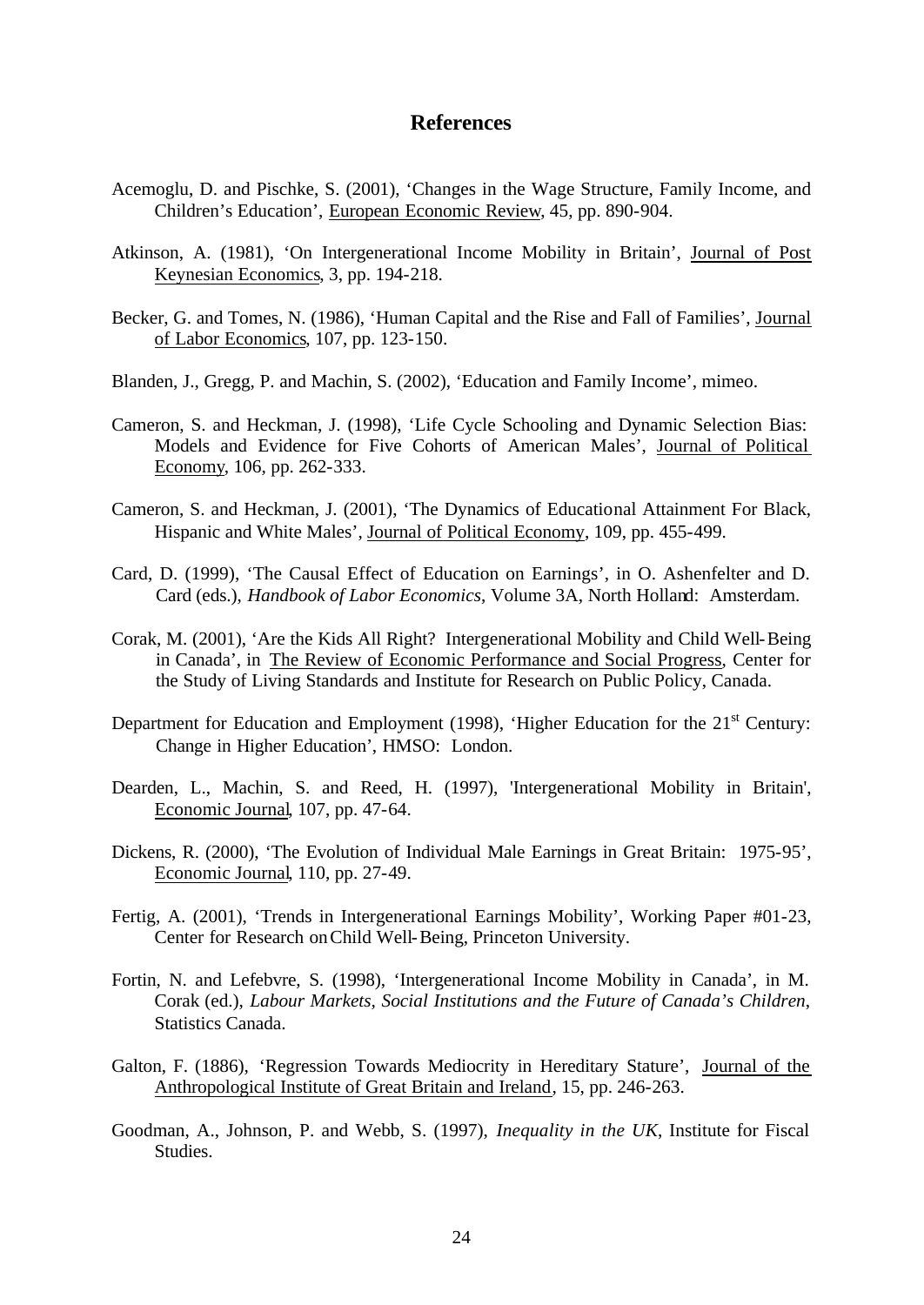- Grawe, N. (2000a), 'The Three-Day Week of 1974 and Measurement Error in the NCDS and FES Data Sets', mimeo.
- Grawe, N. (2000b), 'Lifecycle Bias in the Estimation of Intergenerational Income Persistence', mimeo.
- Grawe, N. and Mulligan, C. (2002), 'Economic Interpretations of Intergenerational Correlations', Working Paper 8948, National Bureau of Economic Research.
- Gregg, P., Harkness, S. and Machin, S. (1999), 'Poor Kids: Child Poverty in Britain, 1966- 96', Fiscal Studies, 20, pp. 163-187.
- Gregg, P. and Machin, S. (1999), 'Childhood Disadvantage and Success or Failure in the Labour Market', in D. Blanchflower and R. Freeman (eds.), *Youth Employment and Joblessness in Advanced Countries*, National Bureau of Economic Research: Cambridge, MA.
- Gregg, P. and Machin, S. (2000), 'The Relationship Between Childhood Experiences, Subsequent Educational Attainment and Adult Labour Market Performance', in K. Vleminckx and T. Smeeding (eds.), *Child Well Being in Modern Nations: What do we Know?*, Policy Press.
- Hobcraft, J. (1998), 'Intergenerational and Life-Course Transmission of Social Exclusion: Influences and Childhood Poverty, Family Disruption and Contact With the Police', CASE Paper 15, Centre for Analysis of Social Exclusion, LSE.
- Kiernan, K. (1995), 'Transition to Parenthood: Young mothers, Young Fathers Associated Factors and Later Life Experiences', Discussion Paper Number WSP/113, Welfare State Programme, STICERD, LSE.
- Machin, S. (1996), 'Wage Inequality in the UK', Oxford Review of Economic Policy, 7(1), pp. 47-64.
- Machin, S. (1998), 'Recent Shifts in Wage Inequality and the Wage Returns to Education in Britain', National Institute Economic Review, 166, pp. 87-98.
- Machin, S. (1999), 'Wage Inequality in the 1970s, 1980s and 1990s', in P. Gregg and J. Wadsworth (eds.), *The State of Working Britain*, Manchester University Press.
- Machin, S., Harkness, S. and McIntosh, S. (2001), 'Changes in Educational Wage Differentials in Britain: Supply Changes and the Evolution of Wage Differentials by Sex and Subject of Study', mimeo.
- Mayer, S. and Lopoo, L. (2001), 'Has the Intergenerational Transmission of Economic Status Changed?', mimeo.
- Mazumder, B. (2000), 'Earnings Mobility in the US: a New Look at Intergenerational Mobility', mimeo.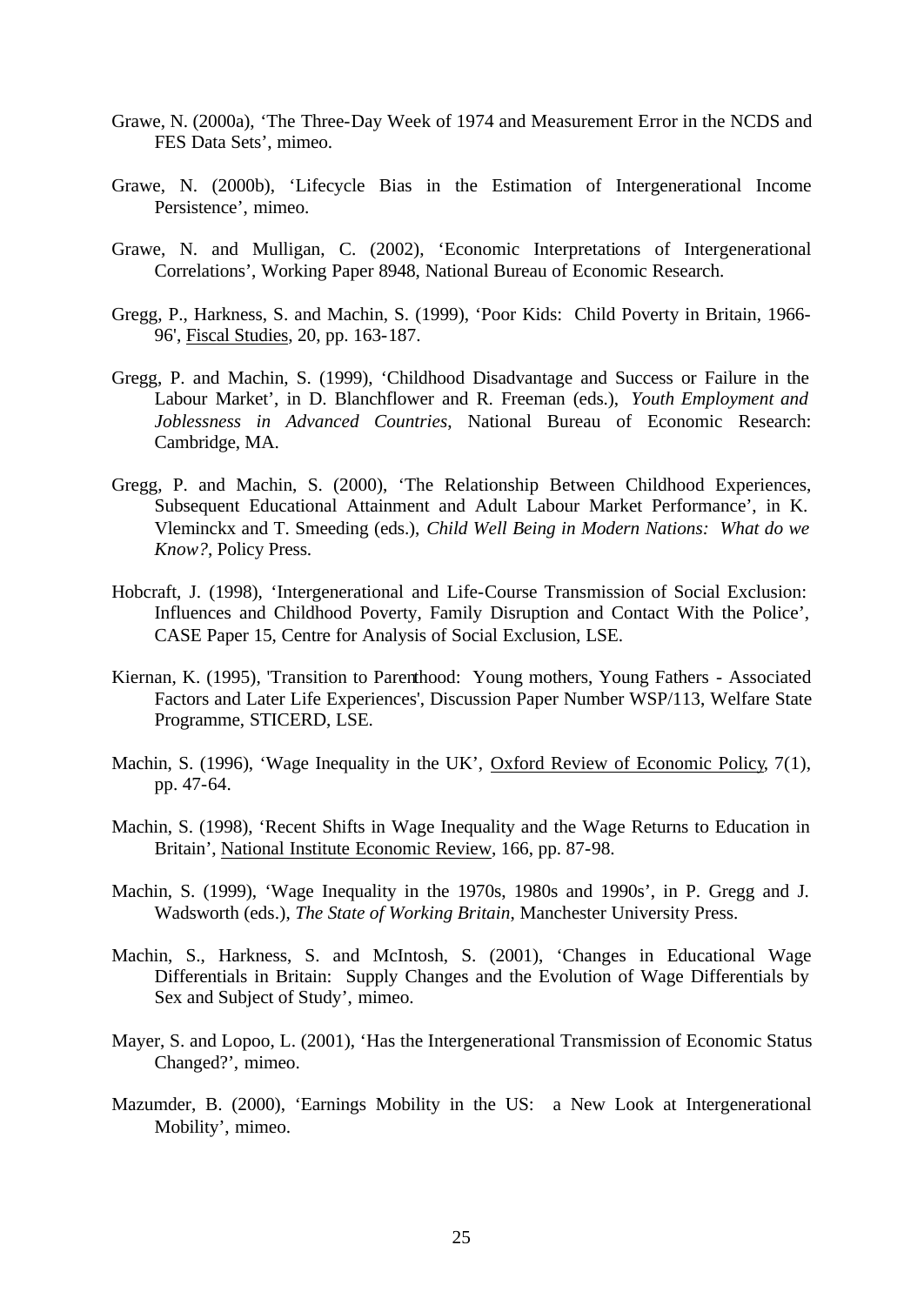- Performance and Innovation Unit (2001), 'Social Mobility: a Discussion Paper', available at http://www.cabinet-office.gov.uk/innovation/site/site.shtml.
- Solon, G. (1989), 'Biases in the Estimation of Intergenerational Earnings Correlations', Review of Economics and Statistics, 71, pp. 172-174.
- Solon, G. (1999), 'Intergenerational Mobility in the Labor Market', in O. Ashenfelter and D. Card (eds.), *Handbook of Labor Economics*, Volume 3A, North Holland: Amsterdam.
- Solon, G. (2001), 'A Model of Intergenerational Mobility Variation over Time and Place', mimeo.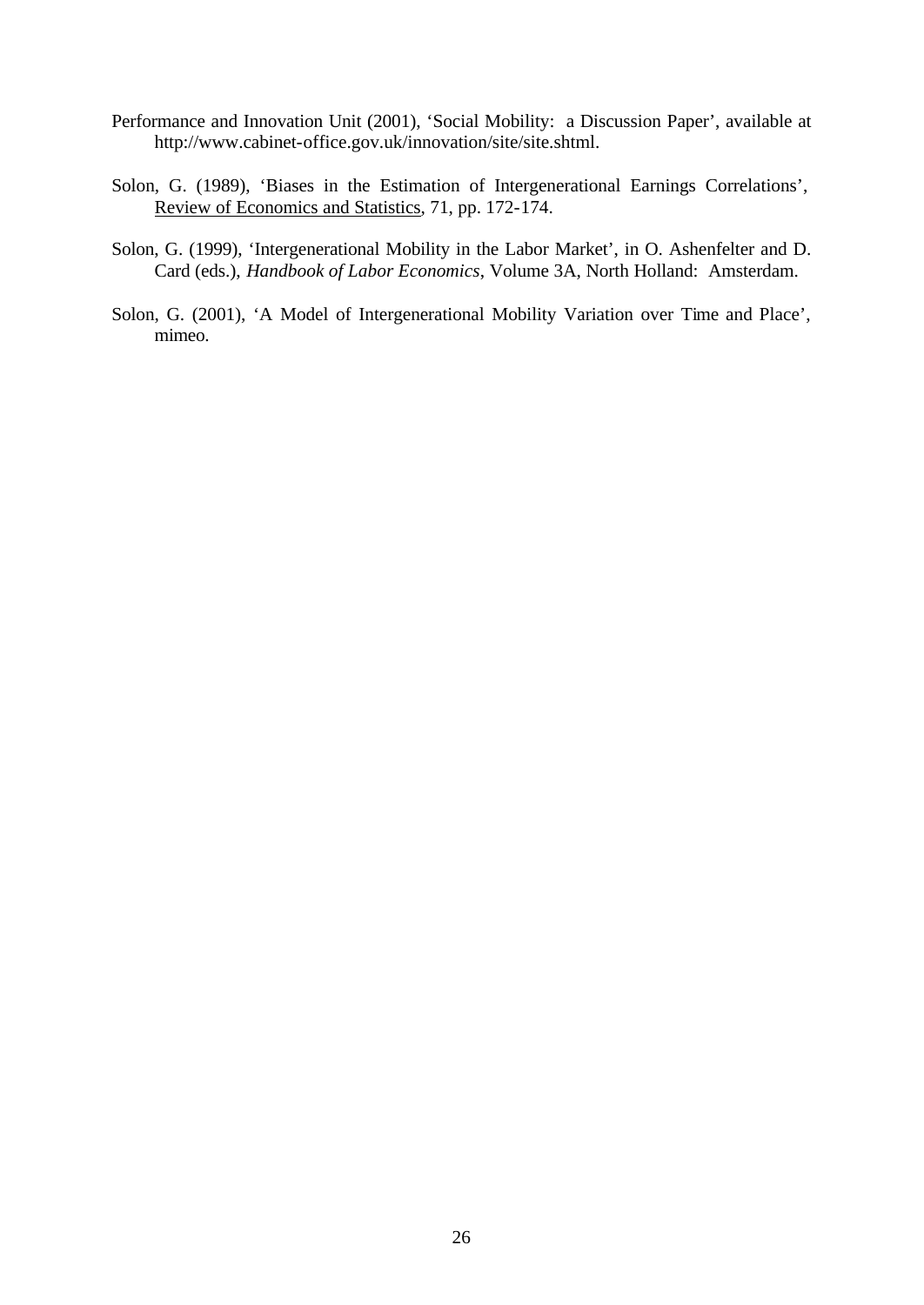# **CENTRE FOR THE ECONOMICS OF EDUCATION Recent Discussion Papers**

| 25 | S. Gibbons                                                       | Geography, Resources and Primary School Performance                                                                      |
|----|------------------------------------------------------------------|--------------------------------------------------------------------------------------------------------------------------|
| 24 | D. Clark                                                         | Participation in Post-Compulsory Education in England:<br>What Explains the Boom and Bust?                               |
| 23 | R. Layard<br>S. McIntosh<br>A. Vignoles                          | Britain's Records on Skills                                                                                              |
| 22 | D. Bonjour<br>L. Cherkas<br>J. Haskel<br>D. Hawkes<br>T. Spector | Returns to Education: Evidence from UK Twins                                                                             |
| 21 | A. Chevalier<br>P. Dolton<br>S. McIntosh                         | Recruiting and Retaining Teachers in the UK: an Analysis<br>of Graduate Occupation Choice from the 1960s to the<br>1990s |
| 20 | G. Conlon                                                        | The Determinants of Undertaking Academic and<br>Vocational Qualifications in the UK                                      |
| 19 | A. Jenkins<br>A. Vignoles<br>A. Wolf<br>F. Galindo-Rueda         | The Determinants and Effects of Lifelong Learning                                                                        |
| 18 | S. Gibbons                                                       | Neighbourhood Effects on Educational Achievement                                                                         |
| 17 | S. Gibbons                                                       | Paying for Good Neighbours? Neighbourhood Deprivation<br>and the Community Benefits of Education                         |
| 16 | R. Blundell<br>L. Dearden<br><b>B.</b> Sianesi                   | Estimating the Returns to Education: Models, Methods and<br>Results                                                      |
| 15 | S. Gibbons<br>S. Machin                                          | <b>Valuing Primary Schools</b>                                                                                           |